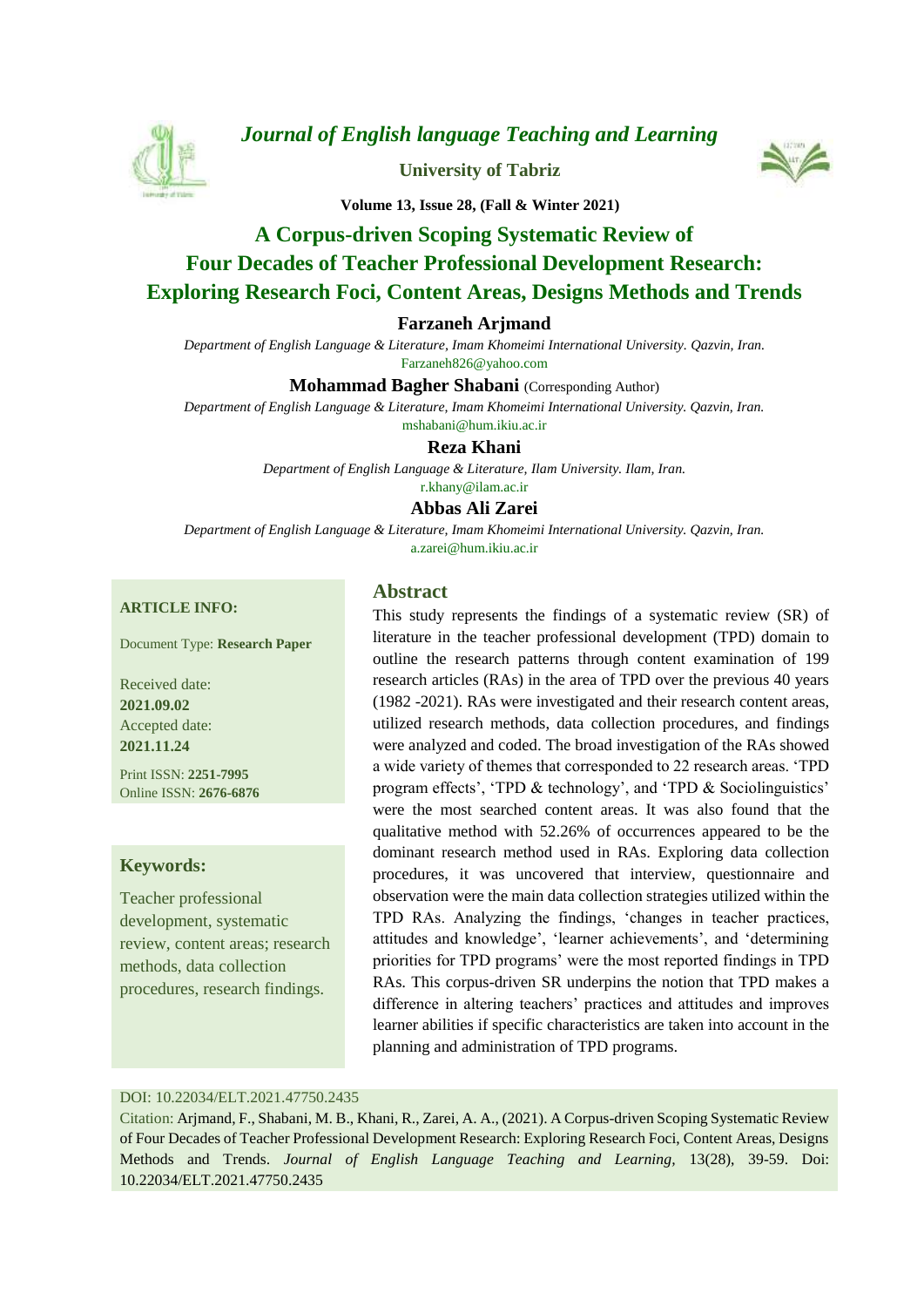### **1. Introduction**

Participating in a determined course in order to accomplish a lifetime profession does not suffice anymore. This applies to most careers, especially teaching. Many teachers have agreed upon this reality and many of them in developed countries attempt to take part in various types of professional development (PD) program[s \(OECD, 2016\),](#page-20-0) with organizations providing large supplies on scheduling and implementing TPD courses (e.g., [Swedish Ministry of Education,](#page-20-1)  [2012;](#page-20-1) [U.S. Department of Education, 2014\).](#page-20-2) As a consequence of emerging developments of technology and innovations that are accessible for present-day learners, their expectations, demands, and requirements transform as well. To fulfill these altered demands of pupils, teachers need to bring up to date their professional information, attitudes, and practices of their disciplines that are conceivable by progressive professional education and development. Professionalism has been spoken of with various phraseology including 'teacher development', 'professional development', 'professional education', 'professional learning groups, 'training', and 'in-service education'. TPD can be achieved through different ways, from unofficial, transitory, and distinctive practices like inspecting special articles to involvement in wideranging and detailed teacher development courses arranged widely. As TPD can be considered as an instrument to develop theoretical knowledge and experiences of teachers, Teacher professional development is an eminent facet in teacher professionalism and teaching experiences [\(Lee, 2010\).](#page-19-0)

[Glattorn \(1995\)](#page-18-0) considers professional development as "the professional growth a teacher attains as a result of achieving increased experience and inspecting his or her teaching systematically" (p. 46). From another point of view, INSET applies to the professional and educational actions in which teachers participate, and are mostly proposed by a supervising originator like the ministry of education [\(August & Calderón, 2006\).](#page-18-1) INSET and PD have been often differentiated in the related articles. Training concentrates on instant and transient aims while development focuses on the teachers' long-term growth [\(Gardner, 1995\).](#page-18-2) In spite of the fact that these two terms have been differentiated in the literature, they have a lot of overlap. With the purpose of professionally developing themselves, it's necessary for teachers to participate in programs that contribute to the accomplishment of short as well as long-term purposes.

TPD attempts are based on the belief that they assist teachers to develop their competence and enhance teaching abilities. Although this is indicated that TPD can promote positive transformations [\(Jacob & McGovern, 2015\),](#page-19-1) this is not incontrovertibly beneficial in all situations [\(Hattie,](#page-19-2) 2009). Rather, the achievement of TPD programs can vary intrinsically between domains, depending on diverse factors, including the attributes of TPD interventions and the characteristics of individual schools and teachers [\(OECD, 2016\).](#page-20-0) However, school leaders and policymakers are required to certify that effective TPD opportunities are available for teachers [\(Lipowsky, 2014\).](#page-19-3) The focus of this SR will be EFL teachers' professional development (TPD). In order to investigate the current position of EFL teachers' PD, the present SR of literature is very well-timed. The purpose of this SR is:

- To discover the previous research articles investigating TPD of EFL teachers.
- -To survey and review the effects and suggestions of previous research.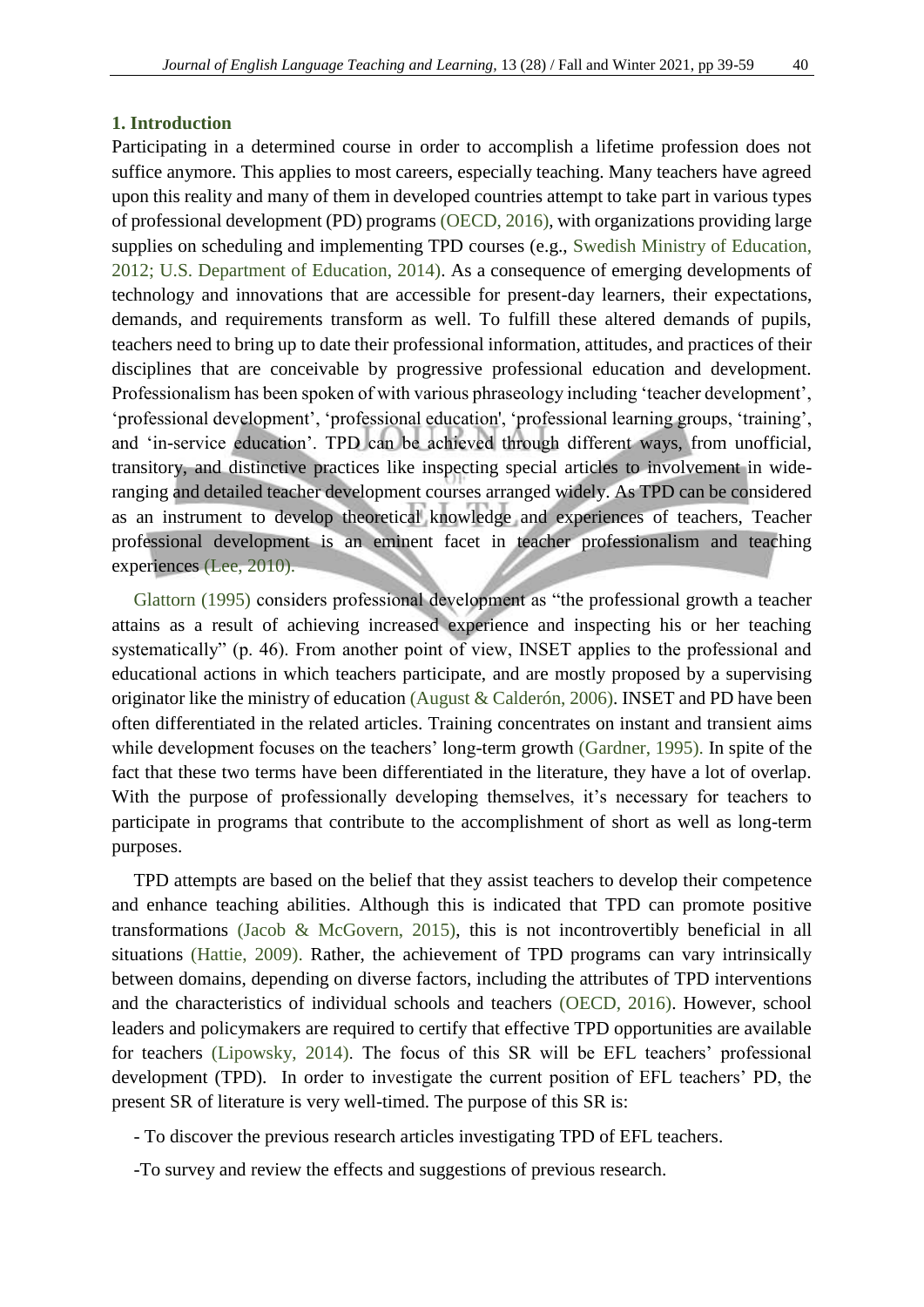- To provide suggestions for subsequent research in EFL teachers' TPD domain.

To accomplish the purposes of the present study, three research questions were regarded:

- 1. Which research Trends and developments emerge from SR of RAs on TPD?
- 2. Which content areas have gone under investigation in TPD RAs over 40 years (from 1982 to 2021)?
- 3. Which trends are uncovered in research methods, data collection procedures, and findings of TPD RAs?

#### **2. Literature Review**

Teachers are encountered by many challenges in the contemporary educational environment. Technological developments and expanding worldwide network necessitate that nowadays' instructors be sympathetic issue resolvers competent of valuing and recognizing different viewpoints [\(Adamson, Astrand, & Darling-Hammond, 2016;](#page-18-3) [Darling-Hammond, 2015;](#page-18-4) [Reardon, 2013\).](#page-20-3) Besides, significant gaps in academic achievement persist among socioeconomic communities [\(Boix Mansilla & Jackson, 2013\),](#page-18-5) and the global force towards privatization could lead to fewer students with access to quality education [\(Darling-Hammond,](#page-18-4)  [2015;](#page-18-4) [Reardon, 2013\).](#page-20-3) It is therefore essential that TPD expand the abilities, standards and orientations essential to meet the needs of educational situations in the 21st century.

What EFL teachers are, what they need to know, and what they should be able to do are the factors needed to be embedded well in EFL teachers' professional development programs. We perceive that the expression "professional development" has been employed to be used in a vast area of complicated, connected, official, and unofficial opportunities of teacher learning [\(Firestone & Mangin, 2014\).](#page-18-6) For instance, [Kriewaldt \(2008\)](#page-19-4) applies expressions like professional development and professional learning which are closely and widely connected, while others (e.g. [Lieberman & Miller, 2014\)](#page-19-5) discriminate them. In the present study, we consider [Mayer and Lloyd \(2011\)](#page-20-4) to define professional development in a way that involves the designed practices which teachers participate in to enrich their sources of knowledge and practice, whereas professional learning results in their classroom practice alterations. The alterations are likely a consequence of professional development programs, but they may also be the result of the peripheral learning which occurs in daily classroom situations. Accordingly, to go beyond the constraints of single studies, there is a need to integrate the research literature on TPD.

TPD is an extensive expression and is used variably in the literature. In the present study, TPD appoints face-to-face, determined, organized, and formalized training and/or learning occasions for teachers. As is broadly acknowledged - for instance, by [August & Calderón](#page-18-1)  [\(2006\)](#page-18-1) and Lipowsky & [Rzejak \(2015\),](#page-20-5) attributed to [Goldschmidt & Phelps, \(2007\)](#page-19-6) and [Kirkpatrick \(1979\)](#page-19-7) - TPD adequacy could be determined by the following elements: Teachers' acknowledgment and delight with TPD programs, teacher education (advances in information, inspiration, and convictions) and teachers' practices in the classroom as well as student's learning [\(Guskey, 2000\).](#page-19-8)

[Lipowsky & Rzjak \(2015\)](#page-20-5) and [Wade \(1984\)](#page-20-6) suggested that there is an uninterrupted relation among successful TPD, promoted instructor's information, upgraded instructing, and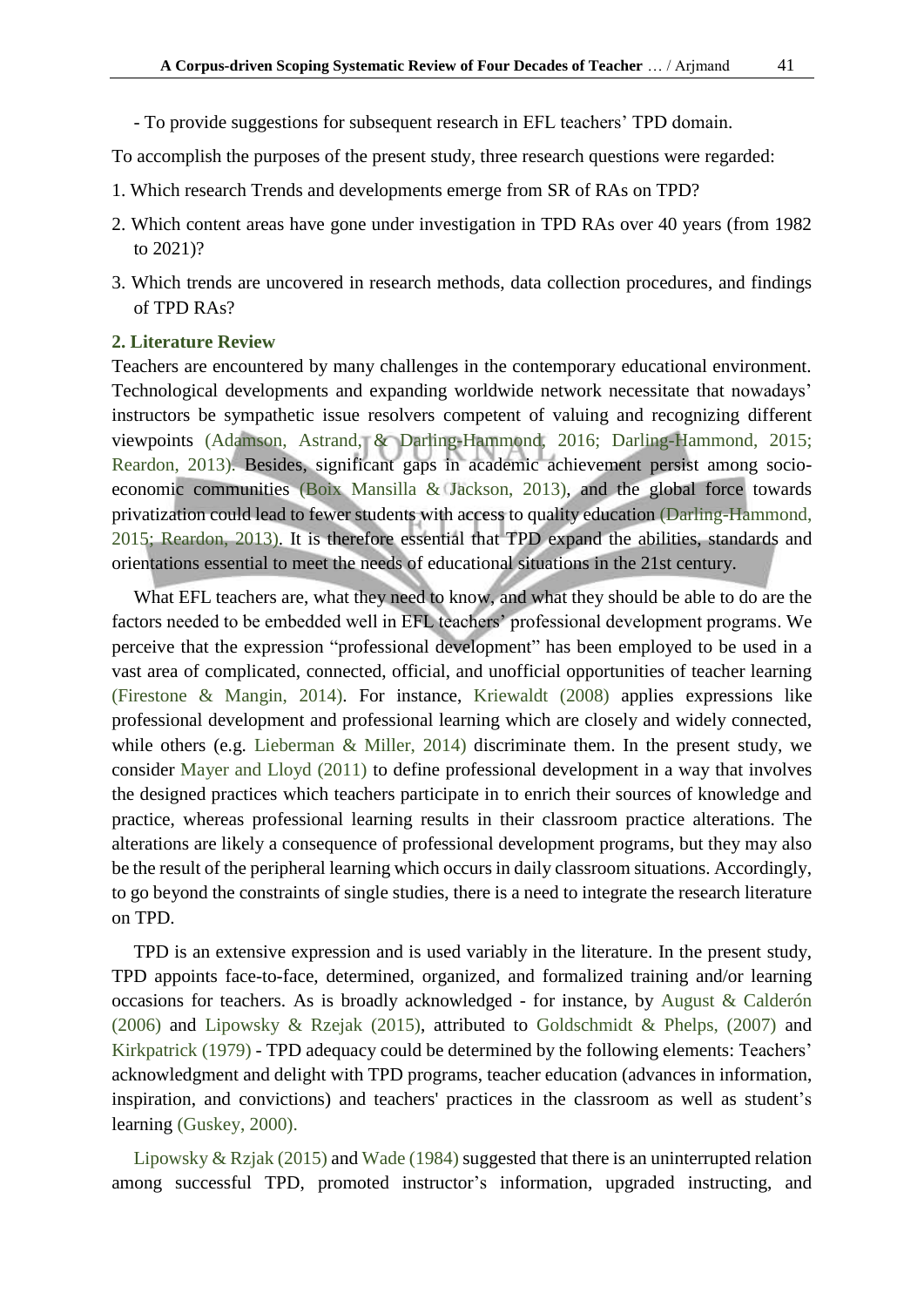developed learner accomplishment. The association of the four mentioned elements is, though, neither linear nor straight [\(Yoon, Duncan, Lee, Scarloss, & Shapley, 2007\).](#page-20-7) For example, changes in teachers' thoughts may be the reason or the result of enhanced learner performance [\(Hattie, 2009\),](#page-19-2) and teacher's gratification in TPD projects does not inevitably results in improvements in teacher's knowledge [\(Lipowsky & Rzejak, 2015\).](#page-20-5) Numerous researchers are capable of evaluating TPD program effects in different aspects on students and teachers. [Guskey](#page-19-8) (2000), for example, mentioned an effect size of  $d = 0.71$  in a reported meta-analysis.

Within the domain of language teaching, it has been acknowledged that intensive TPD is an important common element in effective programs [\(Birman, Desimone, Porter, & Garet,](#page-18-7) 2000). It is of paramount importance to declare that several elements concussively impress teacher training results. In addition to the addressed program characteristics, these components may involve the attributes of the teachers who are participating in the program, coordinators, institution context, and the interaction between these aspects [\(Lipowsky, 2014\).](#page-19-3) A majority of researchers inferred a variety of frequent characteristics of beneficial teacher training programs by evaluating TPD in various disciplines. They could be classified into characteristics that pertain to the program's frame and structure (structural aspects), the program's content (content-based aspects), and the method in which the contents are transformed (didactic aspects). One of the relevant structural factors is the TPD program's time period. In spite of the fact that there's no straight connection between a TPD program's duration and its accomplishments, longer training periods appear to be essential to transform and expand teachers' attitudes, professional knowledge, and determined classroom exercises [\(Lipowsky,](#page-19-3)  [2014\).](#page-19-3) Consistency with other learning schemes and opportunities [\(Müller & Papenkort, 2013;](#page-20-8) [Zehetmeier, 2010\);](#page-20-9) connectivity with participants' own needs, interests, and experiences [\(Biancarosa & Snow, 2006;](#page-18-8) [Cheung & Slavin, 2012\)](#page-18-9) and the experts' engagement were also important structural characteristics of TPD interventions [\(Lipowsky & Rzejak, 2015\).](#page-20-5)

Regarding content-related characteristics, efficient TPD can be identified by focusing on students' learning practices and the effectual teaching of subject matter [\(Ingvarson, Meiers, &](#page-19-9)  [Beavis, 2005\).](#page-19-9) Opportunities for active learning process [\(Müller & Papenkort, 2013\)](#page-20-8) and collaboration among teachers [\(Birman et al., 2000;](#page-18-7) [Lipowsky & Rzejak, 2015\),](#page-20-5) as enhanced by, for instance, cooperative participation are significant didactic features for efficient TPD. Furthermore, successful TPD is intently associated with the individual teacher's practices; this also contains reflection and connects input phases, the pursuance of recent information in classroom setting, and times of reflecting on creative activities [\(Lipowsky & Rzjak, 2015\).](#page-20-5)

In some countries, there seems to be limited research analyzing TPD projects with the aim of the information, attitudes, and capabilities which teachers require to be able of helping learners in achieving language competence in their subject matters. The United States can be an exception, where many researchers have evaluated the same interventions. Several researchers collected features of the related literature and, therefore, determined a lot of constituents of efficient TPD in this domain and in various disciplines [\(August & Calderón,](#page-18-1)  [2006;](#page-18-1) Knight & [Wiseman, 2006\).](#page-19-10) After all, to date, no SR which investigates TPD within the scope of language over the educational curriculum is known.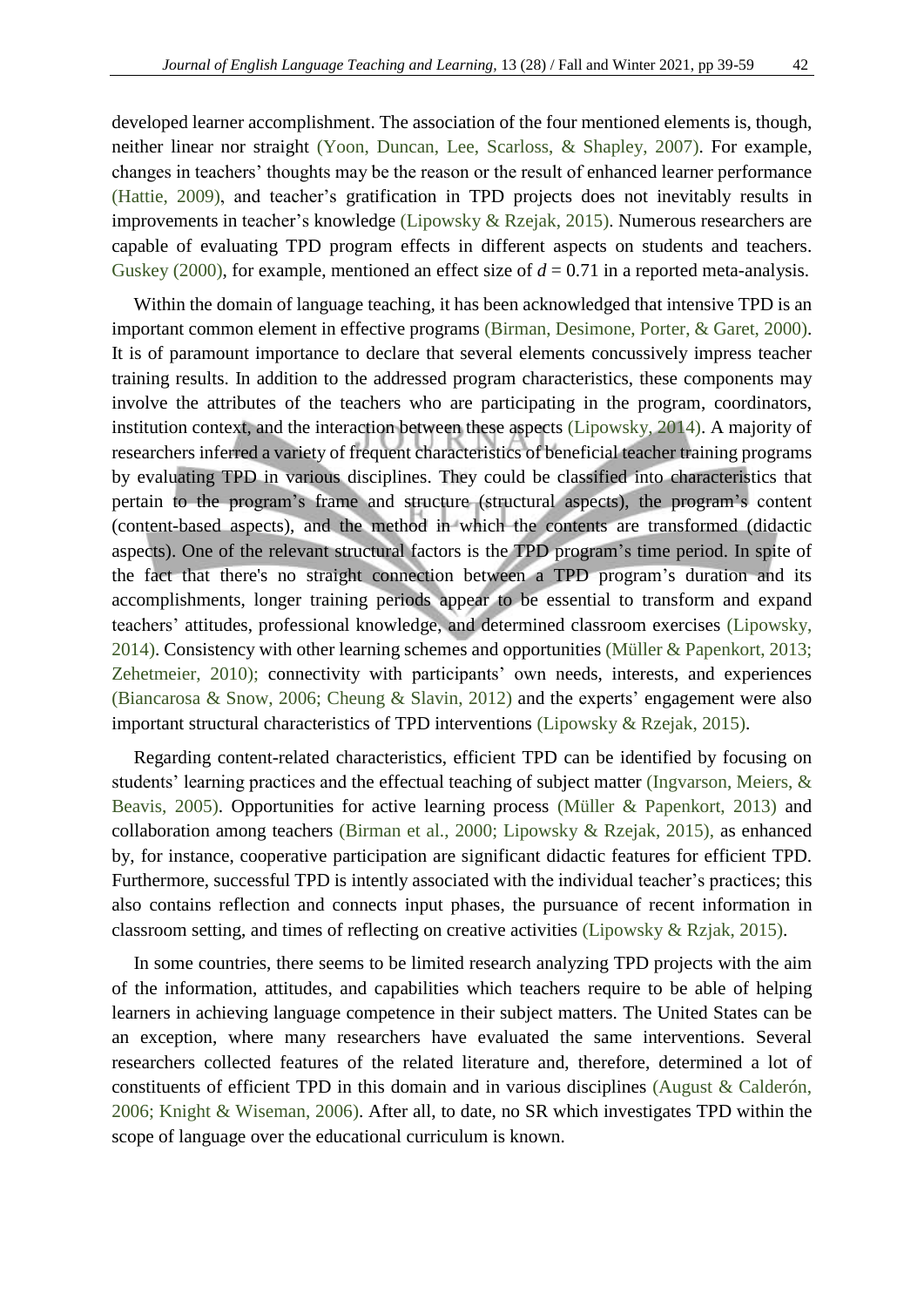In consideration of the necessity to assist the professionalization of teachers, a majority of studies have offered essential characteristics of high-quality teacher TPD (e.g., [Russell,](#page-20-10)  [Kleiman, Carey, & Douglas, 2009\).](#page-20-10) A few years ago, many researchers in the field reached a consensus upon five critical characteristics of TPD programs (e.g., [Borko, Jacob, & Koelner,](#page-18-10)  [2010;](#page-18-10) [Darling-Hammond & McLaghlin, 1995\).](#page-18-11) These five characteristics stressed the issue that teachers collaborate with colleagues (*collective participation*), that the TPD encompass several sessions lasting over a long time period (*duration*), that it offers teachers chances to involve in their classroom-related tasks actively (*active learning*), that the TPD topics concentrate on a mix of subject-specific pedagogy and contents (*content focus*), and be associated to teachers' attitudes, knowledge and policy standards (*coherence*).

However, this agreement has been conflicted recently. Firstly, researchers [\(Jacob, Hill, &](#page-19-11)  [Cory, 2017;](#page-19-11) [Kennedy, 2016\)](#page-19-12) have discussed that the mentioned characteristics' evidence mainly comes from local studies and does not focus on the sustainability questions. Secondly, current research has demonstrated that TPD projects including the essential characteristics addressed by the research literature explain varying impacts on student's success [\(Dede, Jass](#page-18-12)  [Ketelhut, Whitehouse, Breit, & McCloskey, 2008;](#page-18-12) [Hill, Beisiegel, & Jacob, 2013\).](#page-19-13) Thirdly, even though similar terminology has been utilized in the literature for TPD, they are defined and applied in various ways [\(Kennedy, 2016\).](#page-19-12) Indeed, in spite of the fact that the studies on TPD have considerably promoted our information in the domain, there have been comments which declared that the research community has not supplied the type of apparent structures which are necessary to direct TPD contributions (Garet, Heppen, Walters, Smith, & Yang, [2016;](#page-18-13) [Guskey, 2014b;](#page-19-14) Scher & [O'Reilly, 2009;](#page-20-11) [Sztajn, Borko, & Smith, 2017\).](#page-20-12)

Therefore, more research is needed, and research focusing on characteristics of TPD which result in encouraging outcomes are specifically called fo[r \(Desimone & Garet, 2015;](#page-18-14) [Hill et al.,](#page-19-13)  [2013;](#page-19-13) [Lindvall, Helenus, & Wiberg, 2018\).](#page-19-15) The priority outstandingly addresses the key characteristics of content focus [\(Firestone, Mangin, Cecilia Martinez, & Polovsky, 2005\)](#page-18-15) and coherence [\(Kennedy, 2016\).](#page-19-12) In recent years, meta-analyses and reviews have been published that have analyzed the impact of TPD programs related to their content focus (e.g., Cobb  $\&$ [Jackson, 2011;](#page-18-16) [Salinas, 2010;](#page-20-13) [Sztajn, Campbell, & Yoon, 2009\).](#page-20-14)

#### **3. Methodology**

It is apparent that, like primary research, SRs differ in their breadth, research questions, overarching approach, and data expanding those in the purpose of compiling findings and "pileup" the evidence from homogenous researches to access greater particularity in their empirical reports, to those intending to find various kinds of studies related to each other to draw a bigger picture [\(Sandelowski, Voils, Leeman, & Crandell, 2012\).](#page-20-15) Regarding the claim that there is not a general concept map in TPD literature, we discuss that, considering TPD, gathering piles of studies on "what has been done" in the TPD area with qualitative explanations of how and leading to what consequences is a necessity. Accordingly, our primary purpose is to find what aspects of TPD have gone under research during 40 years; what methods and data collection procedures have been utilized and what are the research findings accessed.

Furthermore, the review procedure was carried out to discover the manifestation of TPD in the research domain of teacher education, and also to draw a picture of the aspects and foci of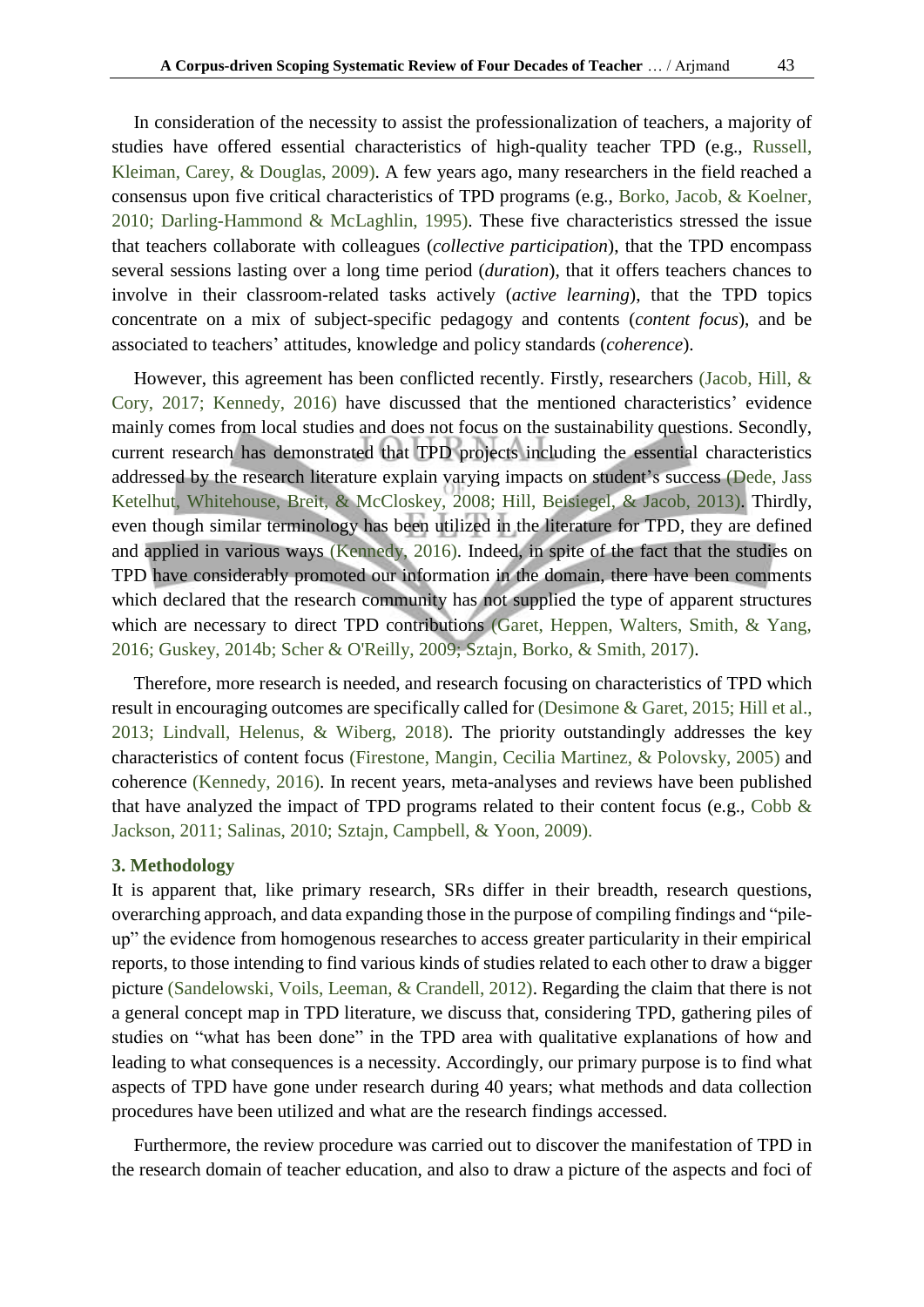TPD gone under research during 40 years. This has much correspondences with meta-narrative approach [\(Greenhalgh, Robert, Macfarlane,](#page-19-16) Bate, Kyrikidou, & Peacock, 2005) or thematic synthesis [\(Thomas, Harden, & Newman, 2012\),](#page-20-16) which involves categorizing and collecting main notions and/or results from the researches composed as a systematic chart [\(Gough,](#page-19-17) 2007). The systematic map produced in the present study both supplies a description of the various notions of TPD which were (or were not) frequent in the literature on teacher education (as a product) as well as synthesizing the paper results considering TPD (as a tool). In the following parts, a review methodology is outlined which includes: literature search, search terms, search strategies, study corpus selection, inclusion and exclusion criteria, quality and relevance appraisal, codification, and data analysis procedures.

### **3.1. Literature Search**

The study begins with a literature search in which we referred to eight databases totally (Elsevier, Sage, Taylor & Francis, Oxford Publications, De Gruyter, Springer, Wiley, and Google Scholar) which have collected worldwide educational studies, searching for RAs in English peer-reviewed journals related to our domain of interest. The time criterion considered for inclusion was from 1982 until 2021. Compiling copies of the combined results of the eight databases, an initial pool including 3268 RAs was retrieved. Review articles, book chapters, theses, comments as well as RAs written in languages other than English were kept out of the review. [Table](#page-5-0) 1 illustrates the number of RAs retrieved from each database in the initial search separately.

| <b>Databases</b>           |           | Number of      | <b>Articles</b> |           |       |
|----------------------------|-----------|----------------|-----------------|-----------|-------|
|                            | 1982-1991 | 1992-2001      | 2002-2011       | 2012-2021 | total |
| Elsevier                   | 5         | 38             | 96              | 229       | 368   |
| Sage                       | 17        | 93             | 168             | 199       | 477   |
| Taylor & Francis           | 108       | 321            | 575             | 811       | 1485  |
| <b>Oxford Publications</b> | $\Omega$  | 6              | 2               | 3         | 11    |
| De Gruyter                 | $\Omega$  | $\overline{0}$ |                 | 6         | 13    |
| Springer                   | 3         | 27             | 57              | 156       | 242   |
| Wiley                      | 21        | 36             | 111             | 174       | 342   |
| Google Scholar             | 26        | 51             | 97              | 183       | 357   |
| total                      | 180       | 572            | 1113            | 1761      | 3268  |

<span id="page-5-0"></span>**Table 1.** Number of articles according to their place of publication

### **3.1.1. Search Terms**

In order to determine the search terms for the study, a broad academic search was done in TPD literature especially in Language Teacher Professional Development (LTPD) and English Language Teacher Professional Development (LTPD) domains. Definitions, concepts, and synonyms related to the aforementioned concepts have been accumulated and the following string has been selected as the most important terms related to TPD. It is crystal clear that there are plenty of terms in the TPD area, however, they are excluded for the reason of the width of the domain, for instance, the terms related to education, in general, have not been included and the study has been limited to TPD in the English Language Teaching domain. The search strings used to retrieve the related RAs in this study included: "Professional Development", "Teacher Professional Development", "Language Teacher Professional Development",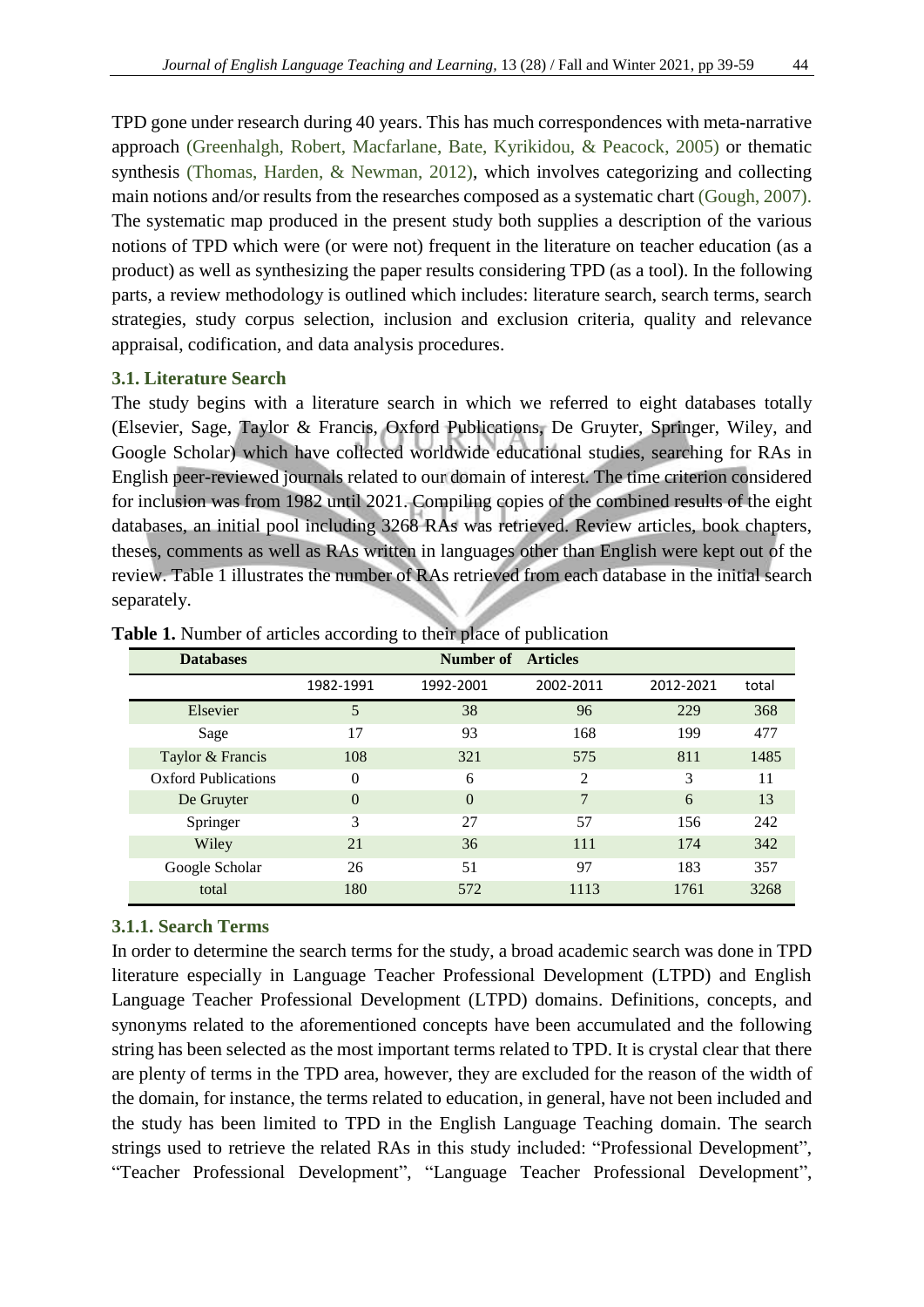"English Language Teacher Professional Development", "EFL Teacher Professional Development", "ELT Professional Development", "In-service Teacher Professional Development Program", and "Language Teacher Career Development".

#### **3.1.2. Search Strategies**

In order to prepare an answerable pool of data, two main points have to be considered, first determining databases and resources from which the articles have to be retrieved and second, the search strategies utilized. Eight databases including Elsevier, Sage, Taylor & Francis, Oxford Publications, De Gruyter, Springer, Wiley, and Google Scholar were selected that have collected worldwide educational studies in the "Language Teaching" domain. In the advanced search part of the databases, the filters including searching just in the resources' titles, in the time period of 1982-2021 have been activated. Besides, in the advanced search part, just RAs have been selected determining the type of publication in the present study.

#### **3.2. Study Corpus Selection**

In the second phase, *Study Corpus selection*, the 3268 RAs were subjected to a selection process. RA's titles, abstracts, and keywords have been examined in order to find those RAs that were related to the purpose of the present study. The inclusion criterion in the following step was that the articles have to clearly be concerned with TPD for English teachers. RAs concentrating on, for instance, development and educational programs for pre-service teachers, or expanded systemic interventions (with no special focus on TPD), were not included in the sample. Applying the second part of the inclusion criteria provided 234 research articles. RAs which in some way researched TPD (or synonym terms) related to English teachers entered into the next level, data extraction. TPD concept had to be somewhat detailed and central in the paper.

In the *data extraction* phase, the RAs' texts published in the mentioned journals were accessed and stored in various files. Each file was specified to a year and included that year's various issues. Articles were saved with a number showing the publication year, volume, issue, as well as the name of the journal in which the article was published. For example, a RA coded as "2011.5.3.1.System" was published in 2011, while it is the first RA in the fifth volume and the third issue of System journal. Identifying the cases of analyses' incompatibility was the merit of the used coding strategy. It needs to be mentioned that the analysis team included four analysts, two authors of the present study, and two applied linguistics' Ph.D. candidates, analyzed the RAs' texts, and classified research variables. The team spent seven two hour meetings in order to explain the aims of the study, discussing the procedure of identifying content areas, research methods, and designs, data collection procedures and findings elaborating on the applicable strategies for classifying the data, and finally conducting a pilot analysis to assure that the analyst team attempted a compatible methodology for the goals of the study.

In the process of analyses, the researchers had to determine the content areas, research methods, and designs, data collection procedures, and findings of every RA on a word page including the paper's code. In the last meeting, the researchers had to deliver the classified data to the head researchers. RAs were stored in four decades groups: 1982-1991, 1992-2001, 2001- 2011, and 2012-2021. After analyzing the RAs of each decade set, the researchers delivered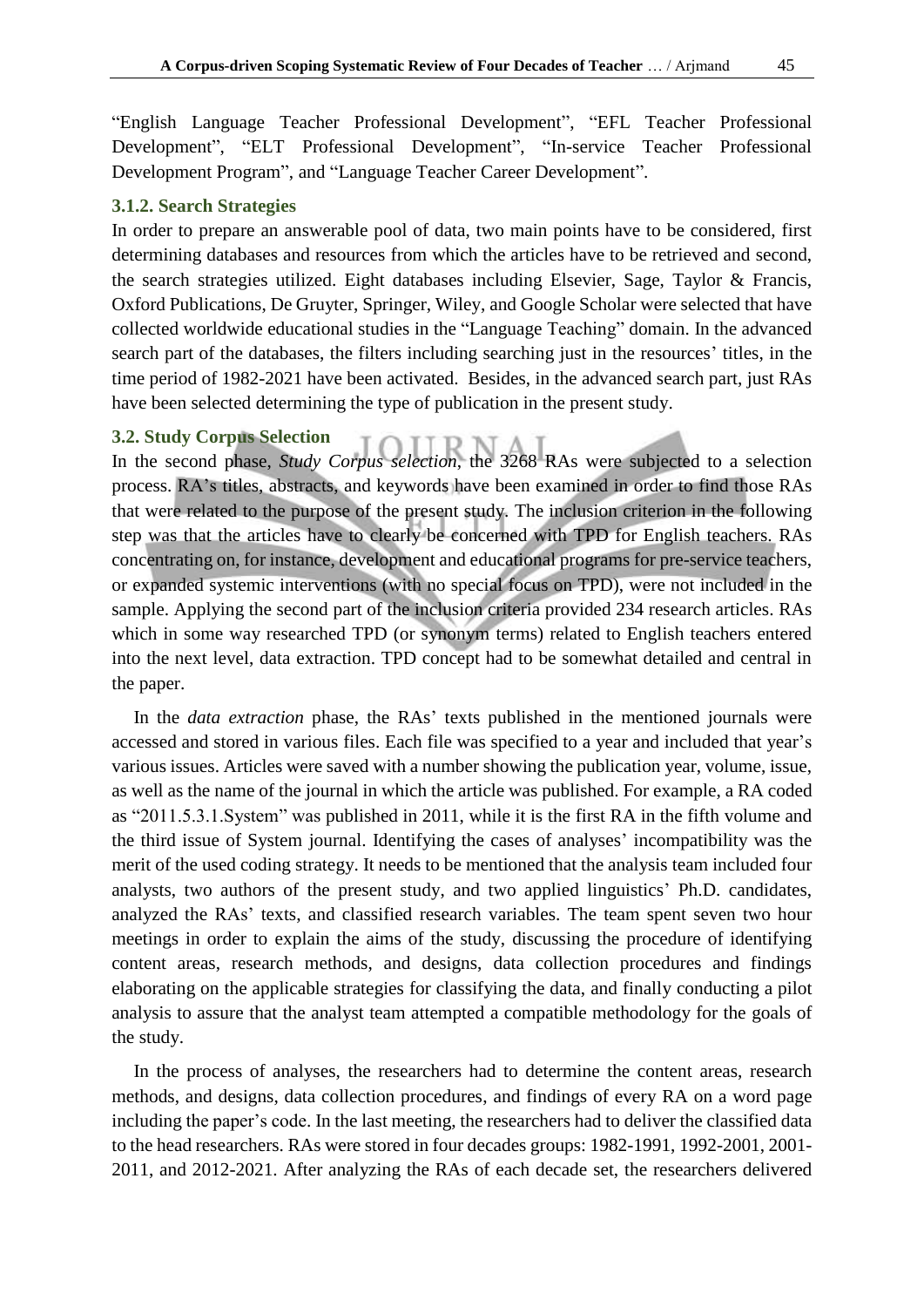the results to the head researchers. Head researchers reconsidered the delivered data and conducted a problem-solving meeting with the analysts to remove the problem. The discussion sessions continued till they reached an agreed decision.

### **3.2.1. Inclusion and Exclusion Criteria**

The following selection criteria were developed for study inclusion and exclusion suggested by the relevant literature: The RAs have to (a) focus on TPD in English language education; Studies with a focus on TPD in other fields of study were excluded from the corpus; (b) have been published from 1982 to 2021; (c) and be written in English; Further, d) we limited our review to only include scholarly RAs and exclude dissertations, reports, editorial reviews, book chapters and book reviews.; Finally, e) we included RAs from eight aforementioned databases including Elsevier, Sage, Taylor & Francis, Oxford Publications, De Gruyter, Springer, Wiley and Google Scholar as the main sources of most international educational research in the "Language Teaching" domain. RAs out of these eight databases were not selected to be included in the present study. [Table 2](#page-7-0) summarizes the Exclusion and Inclusion Criteria for the selection of RAs' included in this study:  $OF$ 

|                           | <b>Table 2.</b> EXCRESION and Incrusion Criteria |                                            |
|---------------------------|--------------------------------------------------|--------------------------------------------|
| <b>Criteria</b>           | <b>Inclusion</b>                                 | <b>Exclusion</b>                           |
| The Study focus           | TPD in English language education                | <b>TPD</b> in other fields of study        |
| <b>Publication Period</b> | from 1982 to 2021                                | Prior to 1982 and after 2021               |
| Publication Type          | RAs                                              | dissertations, reports, editorial reviews, |
|                           |                                                  | books, book chapters and book reviews      |
|                           | Elsevier, Sage, Taylor & Francis,                | Databases other than Elsevier, Sage,       |
| Databases                 | Oxford Publications, De Gruyter,                 | Taylor & Francis, Oxford Publications,     |
|                           | Springer, Wiley and Google Scholar               | De Gruyter, Springer, Wiley and Google     |
|                           |                                                  | Scholar                                    |
| Language                  | written in English                               | written in languages other than English    |

<span id="page-7-0"></span>

## **3.2.2. Quality and Relevance Appraisal**

After appraising each study against inclusion and exclusion criteria, the remaining 234 RAs went into the evaluation process based on [Gough's](#page-19-17) (2007) framework called the weight of evidence (WoE). Applying Gough's framework, each study was evaluated based on three basic areas: methodological quality, methodological relevance, and topic relevance. In order to expedite the evaluation process, a rating of adequate and inadequate was established. Methodological quality evaluation attempted to measure the extent to which studies included sufficient breadth and clarity on the following areas: the purpose of studies, sampling, data analysis procedure, data collection instruments, and so on. Methodological relevance included evaluating the relevance and quality of chosen and employed designs in determining the generic structure of RAs. Moreover, concerning the topic relevance, researchers determined the degree to which the studies included adequate findings on the generic structure of RAs. Appraising the studies against the WoE framework resulted in 199 studies. Thirteen studies did not satisfy the quality criteria, while 22 studies were considered inadequate in methodological relevance evaluation. There is an illustration of the steps of the literature search as well as the number of identified, assessed, excluded, and retrieved articles in Figure 1 (conform to [Moher,](#page-20-17)  [Liberati, Tetzlaff, Altman, & the PRISMA Group, 2009, p. 3\)](#page-20-17)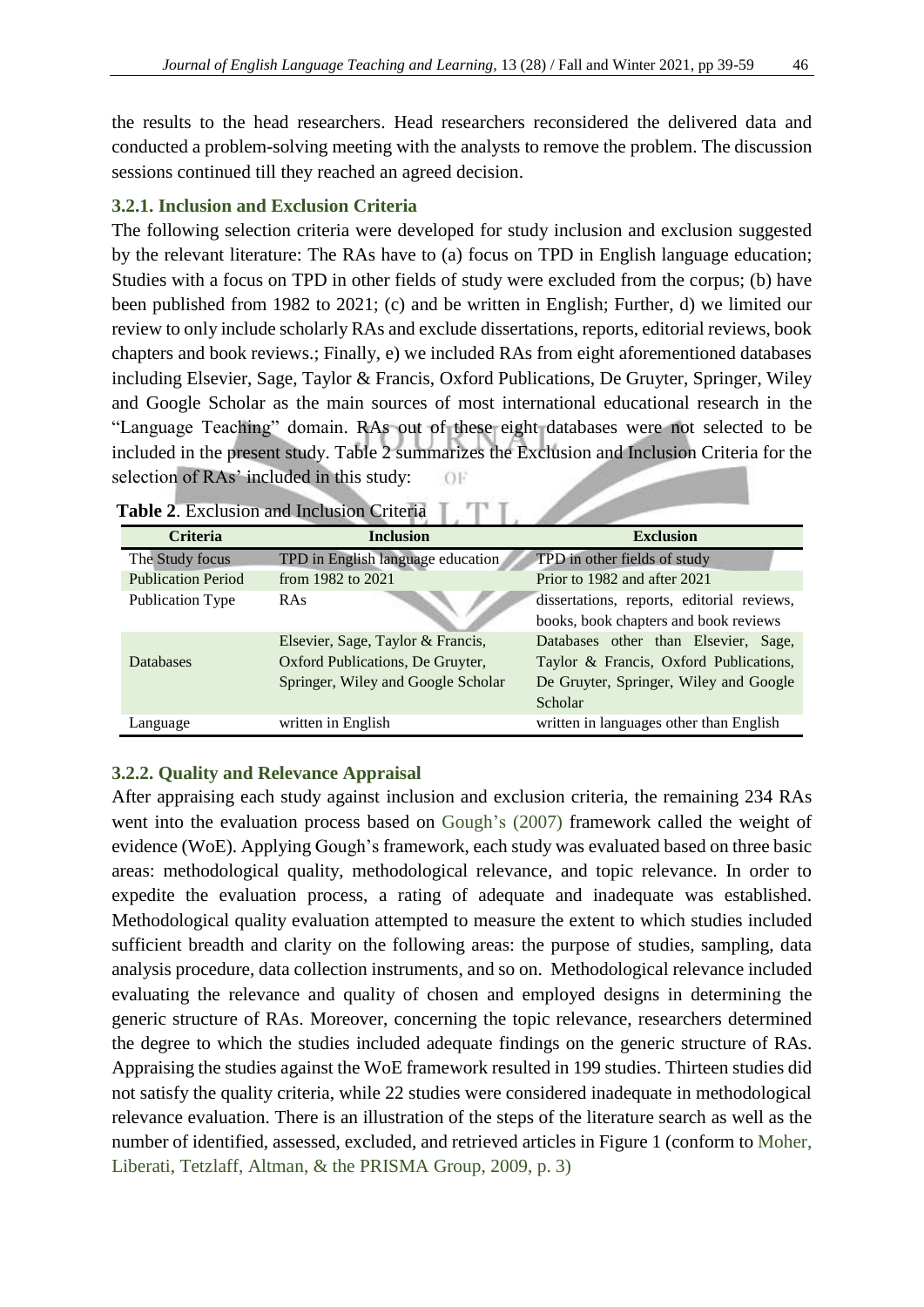

Figure 1. Steps of the literature search as well as the number of identified, assessed, excluded, and retrieved articles

### **3.3. Codification and Data Analysis Procedures**

In the codifying phase, the codes which RAs were analyzed according to were determined as content areas, methods of data collection, data collection procedures as well as findings. In the next phase, information was extracted from the RAs considering their content areas, research methods, data collection procedures, and their findings related to the study's general picture. To find the RAs' content areas, the researchers analyzed the papers' topics, abstracts, and keywords. Through reviewing these sections, the appropriate content areas related to the papers were determined. If decision-making was difficult based on analyzing these sections or there was more than one area of study discerned in these sections, other parts of the RAs were analyzed too. The variables' definition parts and the studies' implications helped in finding the content areas a lot. In order to determine the RAs' methodology in the TPD area, [Gao, Li, and](#page-18-17)  Lu's [\(2001\)](#page-18-17) framework was applied in which the research categories and subcategories were divided under two main titles: Empirical (quantitative and qualitative) and non-empirical [\(Table 3\).](#page-9-0)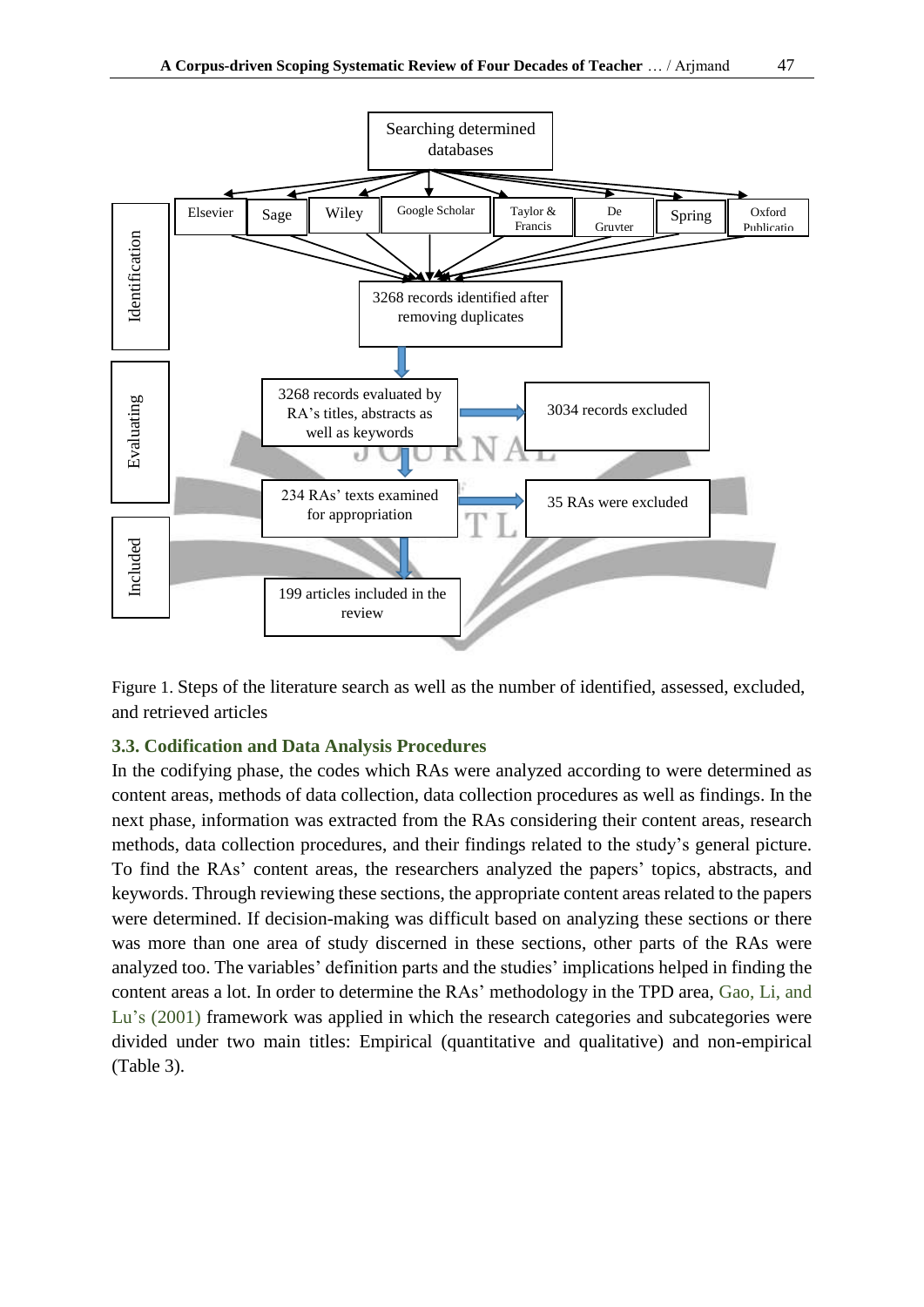| <b>Research types</b>                  |                                  |                                    |  |  |  |  |
|----------------------------------------|----------------------------------|------------------------------------|--|--|--|--|
| <b>Empirical</b>                       |                                  | Non-empirical                      |  |  |  |  |
| Quantitative                           | Qualitative                      |                                    |  |  |  |  |
| Experimental vs. non-experimental      | Text analysis                    | Theory and implication             |  |  |  |  |
| Inferential vs. descriptive statistics | Ethnography                      | <b>Educational operation</b>       |  |  |  |  |
| Multivariate vs. Univariate            | Narrative accounts               | Personal attitudes and experiences |  |  |  |  |
|                                        | Verbal reports                   |                                    |  |  |  |  |
|                                        | Classroom communication analysis |                                    |  |  |  |  |

<span id="page-9-0"></span>

| <b>Table 3.</b> Research types by Gao et al. (2001) |  |  |  |  |  |
|-----------------------------------------------------|--|--|--|--|--|
|-----------------------------------------------------|--|--|--|--|--|

[Gao et al. \(2001\)](#page-18-17) classified qualitative and quantitative studies as empirical because they both involve systematic data gathering and analysis. Consequently, non-empirical studies include studies that do not apply first-hand data. In line with this categorization, [Henning \(1986\)](#page-19-18) defines quantitative research as the process of "the tallying, manipulation, or systematic aggregation of quantities of data" (p. 702). Accordingly, inferential as well as descriptive statistics can be used in quantitative research or it can test hypotheses in experimental studies. [Henning \(1986\)](#page-19-18) also believes that qualitative or non-quantitative research are data-driven articles that present research results qualitatively. Qualitative research, as stated by [Gao et al.](#page-18-17)  [\(2001, p. 7\),](#page-18-17) involves exploring formal characteristics of discourse (text analysis); meticulous analysis of interaction in a domain (ethnography); the collection of life experiences or everyday events (narrative reports); content-focused narratives, discussions or interviews (verbal descriptions) and analyzing and coding classroom communications (classroom communication investigations).

Non-empirical research, however, includes reporting theoretical topics as well as their instructional significance (theory and implication); representing meticulous descriptions of instructional issues like curriculum, syllabus, test, software and etc. (instructional operation); collecting personal perspectives and incidents in a study (personal experience and attitudes). Finally, mixed-methods studies are research projects including features of quantitative and qualitative research collectively. According to this categorization reported from [Gao et al.](#page-18-17)  [\(2001\)](#page-18-17) and the propositions suggested by [Henning \(1986\),](#page-19-18) methodological features of the RAs were determined as Quantitative, Qualitative, Mixed-methods, and Non-empirical research studies. In the next stage of the study, the data collection strategies applied in the RAs were reviewed, coded, and listed in detail.

In some papers, more than one data collection procedure may be used. The overall technique frequencies were tallied and reported from the highest to the lowest. In order to get access to the last part of the data entailed for the purposes of this study, abstract, results, and conclusion parts of the RAs were scrutinized. The main findings of each article were identified and categorized. Just like the first depiction, the process was an inductive one, projecting the configurative analysis method. Numerous coding cycles were applied to the data and the findings were thematize under some predetermined categories including (a) student consequences (b) teachers' pedagogical activities (c) teachers' attitudes and (d) teachers' attendance in high-quality TPD or under the appearing categories from the data. In the results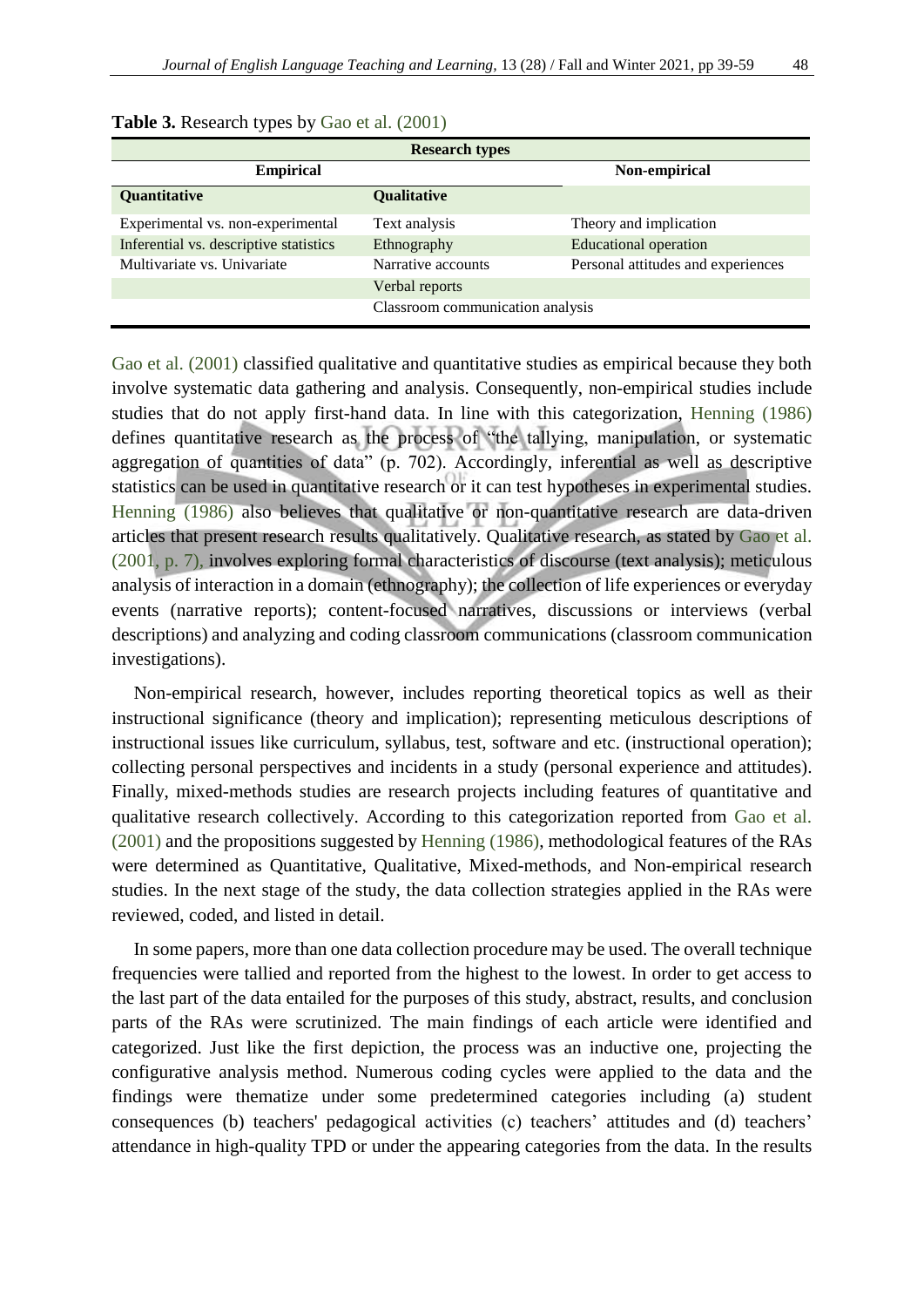section of the final report, we will elaborate on the classifications with instances from the papers.

### **4. Results and Discussion**

### **4.1 The Number of RAs and Years of publication**

Analyzing the published RAs in the mentioned databases showed changes in the number of RAs published during different decades. Therefore, the number of RAs during 40 years of TPD articles was assessed [\(Table 4\)](#page-10-0).

<span id="page-10-0"></span>

| Years of publication |           |           |           |           |       |
|----------------------|-----------|-----------|-----------|-----------|-------|
|                      | 1982-1991 | 1992-2001 | 2002-2011 | 2012-2021 | total |
| Number of articles   |           |           | 36        | 158       | 199   |

As presented in [Table 4,](#page-10-0) the number of RAs published in the area of TPD has been increasing over the decades. The number of RAs increased from 2 in 1982-1991 to 3, 36, and 158 over the next three decades. As presented i[n Table 4,](#page-10-0) the number of RAs is almost the same in the first two decades, however, it experiences a sharply rising trend from 3 during 1992- 2001 to 36 during 2002-2011 and finally, it reaches the pick in the fourth decade from 36 during 2002-2011 to 158 in 2012-2021. It is implied that TPD has received a central focus in recent years. The availability of technology can be a notable reason.

### **4.2 Content Areas in RAs**

Findings of this review revealed that 22 content areas have gone under investigation over 40 years of TPD journals' publications. Frequencies of these content areas in different decades are presented in [Table 5.](#page-10-1) It needs to be declared that the percentages of occurrences are also presented in [Table 5](#page-10-1) according to the number of articles analyzed and coded over every decade. For example, 19.44% for 'TPD program effects' is computed from 36 articles over the third decade. The total percentages and frequencies of content areas in 199 RAs are displayed in the last column. In order to further describe the data in [Table 5,](#page-10-1) the content areas in the center of consideration in each decade are displayed first, and the overall frequency of the content areas in all the RAs are demonstrated subsequently.

| <b>Content areas</b>      | <b>Publication Years</b> |                          |           |           |           |  |
|---------------------------|--------------------------|--------------------------|-----------|-----------|-----------|--|
|                           | 1982-1991                | 1992-2001                | 2002-2011 | 2012-2021 | total     |  |
| TPD program effects       |                          |                          | 7(19.44)  | 23(14.55) | 30(15.07) |  |
| TPD & Technology          |                          | -                        | 2(5.55)   | 27(17.08) | 29(14.57) |  |
| TPD & Sociolinguistics    |                          | 1(33.33)                 | 7(19.44)  | 19(12.02) | 27(13.56) |  |
| TPD programs analysis     | ۰                        | $\overline{\phantom{a}}$ | 2(5.55)   | 16(10.12) | 18(9.04)  |  |
| TPD & Need analysis       | 1(50)                    | 1(33.33)                 | 5(13.88)  | 9(5.69)   | 16(8.04)  |  |
| TPD & Teachers'           |                          |                          | 1(2.77)   | 13(8.22)  | 14(7.07)  |  |
| Perceptions               |                          |                          |           |           |           |  |
| TPD & curriculum          |                          | 1(33.33)                 | 4(11.11)  | 4(2.53)   | 9(4.52)   |  |
| development               |                          |                          |           |           |           |  |
| TPD models                | $\overline{\phantom{a}}$ | $\qquad \qquad -$        | 2(5.55)   | 6(3.79)   | 8(4.02)   |  |
| TPD & reflective teaching | 1(50)                    | $\overline{\phantom{a}}$ |           | 5(3.16)   | 6(3.01)   |  |
| TPD & Skills Teaching     |                          | $\overline{a}$           | 1(2.77)   | 5(3.16)   | 6(3.01)   |  |

<span id="page-10-1"></span>**Table 5.** Percentages and frequency of content areas in RAs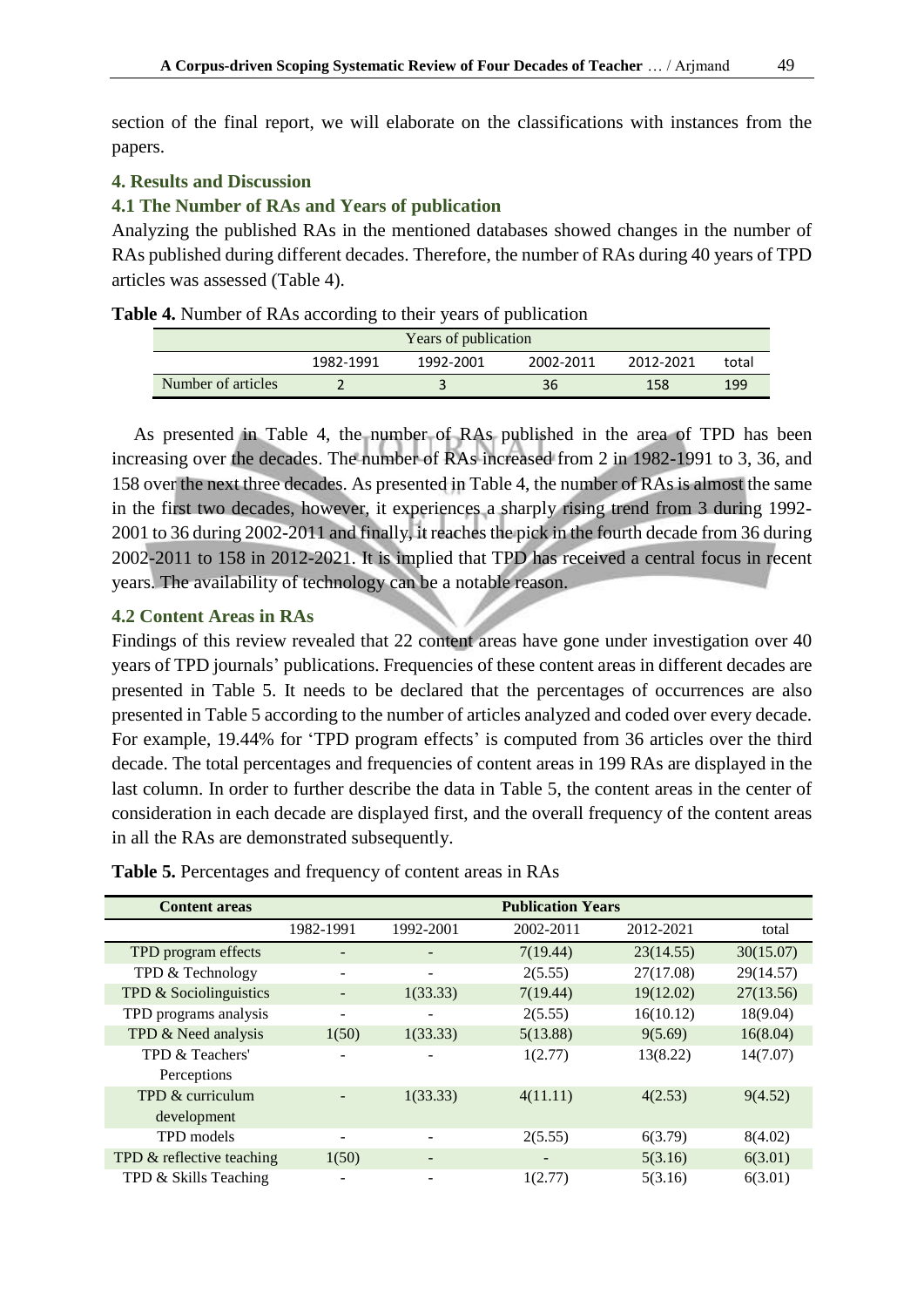| TPD & teaching practices     |                              |                          | 1(2.77)         | 5(3.16)  | 6(3.01)  |
|------------------------------|------------------------------|--------------------------|-----------------|----------|----------|
| TPD & Teacher Identity       |                              | -                        |                 | 6(3.79)  | 6(3.01)  |
| TPD & Teacher research       |                              |                          | 3(8.33)         | 2(1.26)  | 5(2.51)  |
| TPD & Teacher's self-        | $\overline{\phantom{a}}$     | -                        |                 | 5(3.16)  | 5(2.51)  |
| efficacy                     |                              |                          |                 |          |          |
| <b>Factors affecting TPD</b> |                              | $\overline{\phantom{a}}$ |                 | 4(2.53)  | 4(2.01)  |
| TPD & Psycholinguistics      | $\qquad \qquad -$            | $\overline{\phantom{a}}$ | 1(2.77)         | 2(1.26)  | 3(1.50)  |
| TPD & Critical Pedagogy      | $\overline{\phantom{a}}$     | $\overline{\phantom{0}}$ |                 | 2(1.26)  | 2(1.00)  |
| TPD & discourse analysis     | -                            | $\overline{\phantom{a}}$ | $\qquad \qquad$ | 1(0.63)  | 1(0.50)  |
| TPD & Assessment             |                              |                          |                 | 1(0.63)  | 1(0.50)  |
| TPD & Teacher                | $\qquad \qquad$              | $\overline{\phantom{a}}$ |                 | 1(0.63)  | 1(0.50)  |
| Motivation                   |                              |                          |                 |          |          |
| TPD & lesson study           | $\qquad \qquad \blacksquare$ | -                        |                 | 1(0.63)  | 1(0.50)  |
| TPD & pragmatics             | $\qquad \qquad$              | -                        |                 | 1(0.63)  | 1(0.50)  |
| instruction                  |                              |                          |                 |          |          |
| total                        | 2(100)                       | 3(100)                   | 36(100)         | 158(100) | 199(100) |
|                              |                              |                          |                 |          |          |

[Table 5](#page-10-1) depicts the topic variability investigated in the domain of TPD over various decades. It is revealed that in 2 RAs of 1982-1991 in the field of TPD, 2 content areas went under investigation each of which covered (50%) of the researched topics in the mentioned decade. These two content areas included 'TPD & Need analysis' (50%) and 'TPD & reflective teaching' (50%). In the second decade (1992-2001), the number of published articles was not much more than the published articles in the previous decade. However, the content areas were different including 'TPD & Sociolinguistics' (33.33%), 'TPD & Need analysis' (33.33%) and 'TPD & curriculum development' (33.33%). 'TPD & Need analysis' was the same topic published in the two decades.

In the third decade (2001-2011), the observed variability in the content areas (12 content areas) was more than two previous decades. Research on 'TPD program effects' (19.44%) and 'TPD & Sociolinguistics' (19.44%) were the most investigated content areas which accounted for 38.88% of articles in this decade. 'TPD & Need analysis' (13.88%), 'TPD & curriculum development' (11.11%), and 'TPD & Teacher research' (8.33%) were also dominant in this decade's in the publications. As it is prevalent in the data, 'TPD & Need analysis' and 'TPD & curriculum development' are the content areas going under research from the previous decades. Between 2012 and 2021, 22 content areas were investigated of which 'TPD & Technology' (17.08%), 'TPD program effects' (14.55%), 'TPD & Sociolinguistics' (12.02%), 'TPD programs analysis' (10.12%), 'TPD & Teachers' Perceptions' (8.22%), and 'TPD & Need analysis' (5.69%) were the most investigated ones. The diverse and broad scope of content areas reported in the journals in the last decade indicates the increasing interest of researchers in TPD areas. According to [Pica \(2003\)](#page-20-18) concurrent with the developments of research on language, teacher, and education, the TPD area expanded significantly. Consequently, researchers tried to investigate new theories related to the TPD projects and achieved new consequences in the area. Therefore, the investigated topics diverged noticeably and explored multiple issues from diverse areas of study like psycholinguistics, sociolinguistics, linguistics, and so on.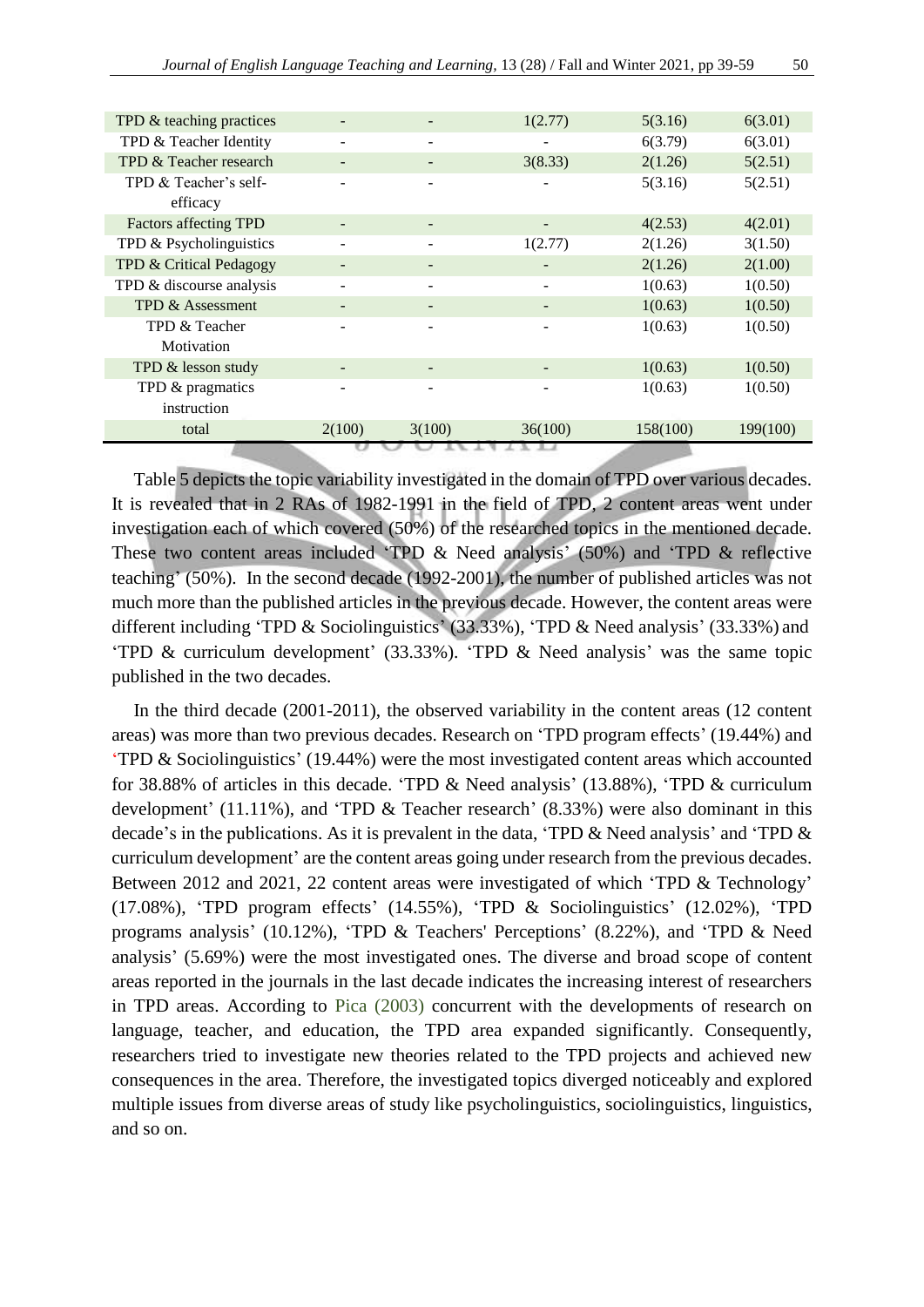'TPD program effects' (15.07%) was the most frequently investigated content area among the total content areas. 'TPD & Technology' (14.57%), 'TPD & Sociolinguistics' (13.56%), 'TPD programs analysis' (9.04%), and 'TPD & Need analysis' (8.04%) were other dominant content areas studied. These content areas reflect the determined domains of inquiry that include a bunch of subareas for research. Generally, 'the TPD program effects' were the dominant area of investigation, and 'TPD & discourse analysis', 'TPD & Assessment', 'TPD & Teacher Motivation', 'TPD & lesson study', and 'TPD & pragmatics instruction' are the least frequent content areas of study. It was also found that areas including 'factors affecting TPD', 'TPD & Psycholinguistics', and 'TPD & Critical Pedagogy' were not frequently searched contents areas in RAs. An inquiry into the content areas signifies that the focus of concentration in the field in the recent decades is on investigating the effects of TPD programs and the role of technology in TPD programs which is a correspondence of the new era of technology and the interconnectedness of sociology factors in TPD programs, encouraging collaborative and cooperative aspects into TPD programs.

### **4.3 Research Methods in the RAs**

Over the 40 years of publications on TPD, quantitative, qualitative, mixed-methods, and nonempirical research methods have been used in the published RAs. The frequencies and percentages of using research methods in every decade of publication are presented in [Table 6.](#page-12-0)

<span id="page-12-0"></span>Table 6. Frequencies and percentages of research methods used over 40 years of publications on TPD

| <b>Research Methods</b> |                          | <b>Years of</b>          | publication |           |            |
|-------------------------|--------------------------|--------------------------|-------------|-----------|------------|
|                         | 1982-1991                | 1992-2001                | 2002-2011   | 2012-2021 | total      |
| Non-empirical           | 1(50)                    | 1(33.33)                 | 1(2.77)     | 20(12.65) | 23(11.55)  |
| <b>Quantitative</b>     | ۰                        | $\overline{\phantom{a}}$ | 7(19.44)    | 24(15.18) | 31(15.57)  |
| <b>Qualitative</b>      | 1(50)                    | 2(66.66)                 | 21(58.33)   | 80(50.63) | 104(52.26) |
| Mixed-methods           | $\overline{\phantom{a}}$ | -                        | 7(19.44)    | 34(21.51) | 41(20.6)   |
| total                   | 2(100)                   | 3(100)                   | 36(100)     | 158(100)  | 199(100)   |

As shown in [Table 6,](#page-12-0) in the first decade of our interest (1982-1991), non-empirical (50%) and qualitative (50%) methods have been the deployed methods in the articles. There were no qualitative and quantitative and mixed-method studies done on TPD in this decade. The studies applying non-empirical (33.33%) and qualitative (66.66%) methods were continuing to be done in the TPD area in the second decade with different percentages. The expanding range of qualitative studies (58.33%) seemed noteworthy in this decade. This tendency was perceptible in the third decade (2002-2011). 19.44% of the 36 articles published over this decade applied quantitative and another 19.44% employed mixed-methods.

Applying the non-empirical method in the third decade was the same as the previous two decades in number but considering the total number of articles published in this decade, the percentage of non-empirical articles decreased. The expanding application of quantitative and qualitative methods in this decade is indicating a methodological consciousness in researchers' style [\(Gao et al., 2001\).](#page-18-17) Over the last decade (2012-2021), the increase in applying mixedmethods was prominent. About 21.51% of the published RAs in this decade applied mixed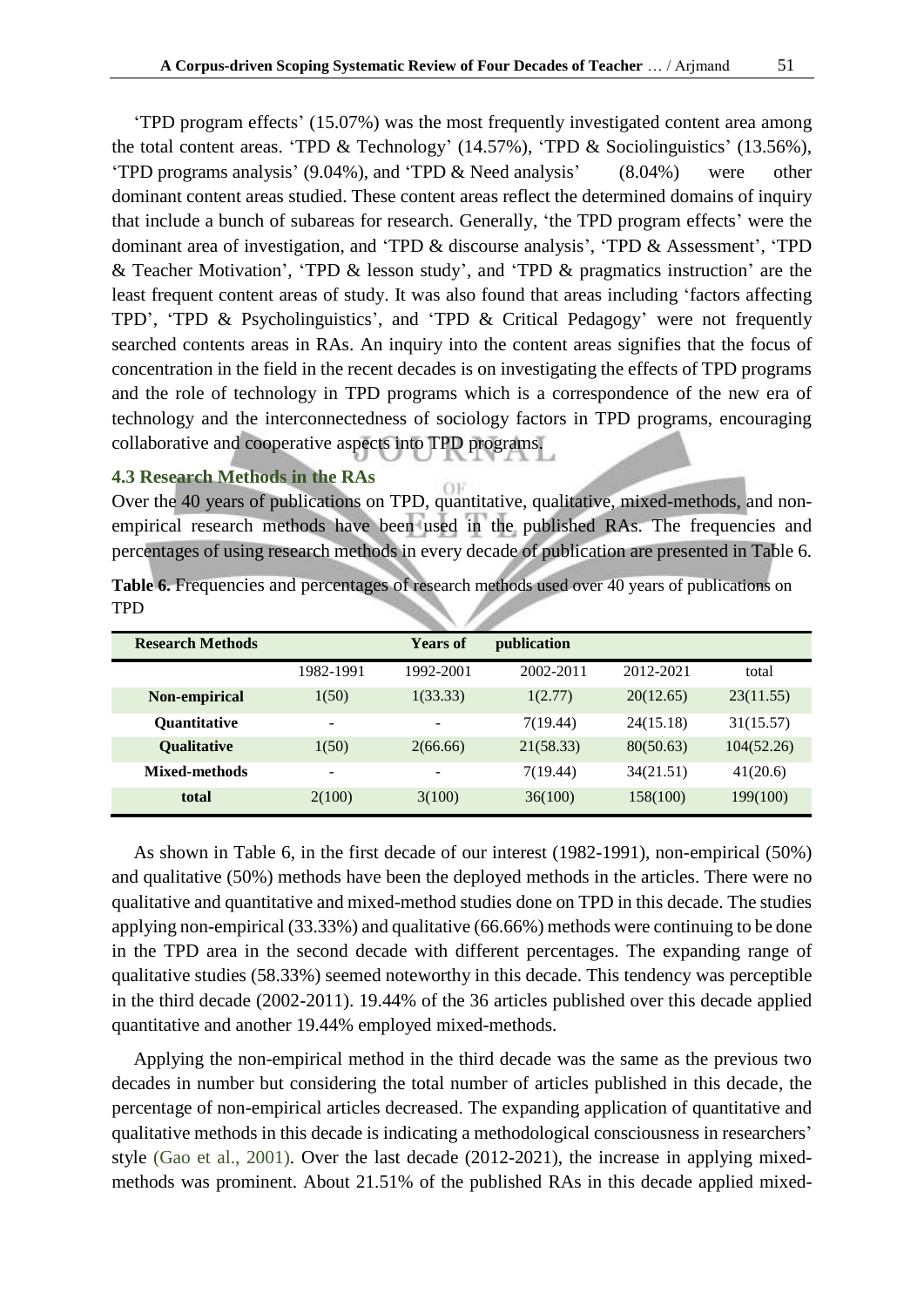methods. However, the most published papers reported in this data have used the qualitative method (50.63%). The quantitative method accounted for 15.18% of the papers and the nonempirical method covered 12.65% of the published articles in this decade.

### **4.4 Data Collection Procedures in the RAs**

[Table 7](#page-13-0) depicts the percentages and frequencies of data collection procedures in the RAs during 40 years. The reviewing process of 199 articles displayed that a total of 32 types of data collection procedures have been applied in the articles with the total number of 366 times. It is worth mentioning that in some articles two or more types of data collection procedures have been implemented.

| <b>Data Collection</b>    | <b>Years of publication</b> |                   |           |           |           |  |
|---------------------------|-----------------------------|-------------------|-----------|-----------|-----------|--|
| <b>Procedures</b>         |                             |                   |           |           |           |  |
|                           | 1982-1991                   | 1992-2001         | 2002-2011 | 2012-2021 | total     |  |
| interview                 |                             | 1(50)             | 16(25)    | 74(24.74) | 91(24.86) |  |
| questionnaire             |                             |                   | 16(25)    | 65(21.73) | 81(22.13) |  |
| observation               |                             |                   | 10(15.62) | 47(15.71) | 57(15.57) |  |
| discussion                |                             | 1(50)             | 5(7.81)   | 21(7.02)  | 27(7.37)  |  |
| reflection                |                             |                   | 6(9.37)   | 18(6.02)  | 24(6.55)  |  |
| journals                  |                             |                   | 2(3.12)   | 15(5.01)  | 17(4.64)  |  |
| test                      | L,                          |                   | 3(4.68)   | 10(3.34)  | 13(3.55)  |  |
| field notes               |                             |                   |           | 10(3.34)  | 10(2.73)  |  |
| narratives                | 1(100)                      |                   | 3(4.68)   | 4(1.33)   | 8(2.18)   |  |
| lesson plan               |                             |                   | 1(15.62)  | 6(2.00)   | 7(1.91)   |  |
| self-evaluation           | $\overline{a}$              | $\overline{a}$    |           | 3(1.00)   | 3(0.81)   |  |
| teaching portfolio        |                             |                   |           | 2(0.66)   | 2(0.54)   |  |
| Teacher report            | $\overline{\phantom{a}}$    | ÷,                | 1(15.62)  | 1(0.33)   | 2(0.54)   |  |
| stimulated recall         |                             |                   |           | 2(0.66)   | 2(0.54)   |  |
| discussion                |                             |                   |           |           |           |  |
| diaries                   | ÷,                          | $\qquad \qquad -$ |           | 2(0.66)   | 2(0.54)   |  |
| comments                  |                             |                   |           | 2(0.66)   | 2(0.54)   |  |
| blog                      | $\overline{\phantom{0}}$    | $\frac{1}{2}$     |           | 2(0.66)   | 2(0.54)   |  |
| written assignments       |                             |                   |           | 2(0.66)   | 2(0.54)   |  |
| document analysis         | $\overline{\phantom{0}}$    | $\overline{a}$    |           | 2(0.66)   | 2(0.54)   |  |
| learning artifact         |                             |                   |           | 1(0.33)   | 1(0.27)   |  |
| teachers' written account | $\overline{\phantom{0}}$    |                   |           | 1(0.33)   | 1(0.27)   |  |
| <b>Instructional Aids</b> |                             |                   |           | 1(0.33)   | 1(0.27)   |  |
| website statistics        | $\overline{a}$              |                   |           | 1(0.33)   | 1(0.27)   |  |
| handouts                  |                             |                   |           | 1(0.33)   | 1(0.27)   |  |
| oral and written feedback | $\overline{a}$              | $\overline{a}$    | 1(15.62)  |           | 1(0.27)   |  |
| presentations             |                             |                   |           | 1(0.33)   | 1(0.27)   |  |
| scoring rubric            | $\overline{a}$              | $\overline{a}$    |           | 1(0.33)   | 1(0.27)   |  |
| chat interactions         |                             |                   |           | 1(0.33)   | 1(0.27)   |  |
| analytical memos          | $\overline{a}$              | $\overline{a}$    |           | 1(0.33)   | 1(0.27)   |  |
| extensive annotations     |                             |                   |           | 1(0.33)   | 1(0.27)   |  |
| email correspondence      | $\qquad \qquad -$           | $\overline{a}$    |           | 1(0.33)   | 1(0.27)   |  |
| Q-sorting                 |                             |                   |           | 1(0.33)   | 1(0.27)   |  |
| total                     | 1(100)                      | 2(100)            | 64(100)   | 299(100)  | 366(100)  |  |

### <span id="page-13-0"></span>**Table 7.** Data collection procedures used in RAs of TPD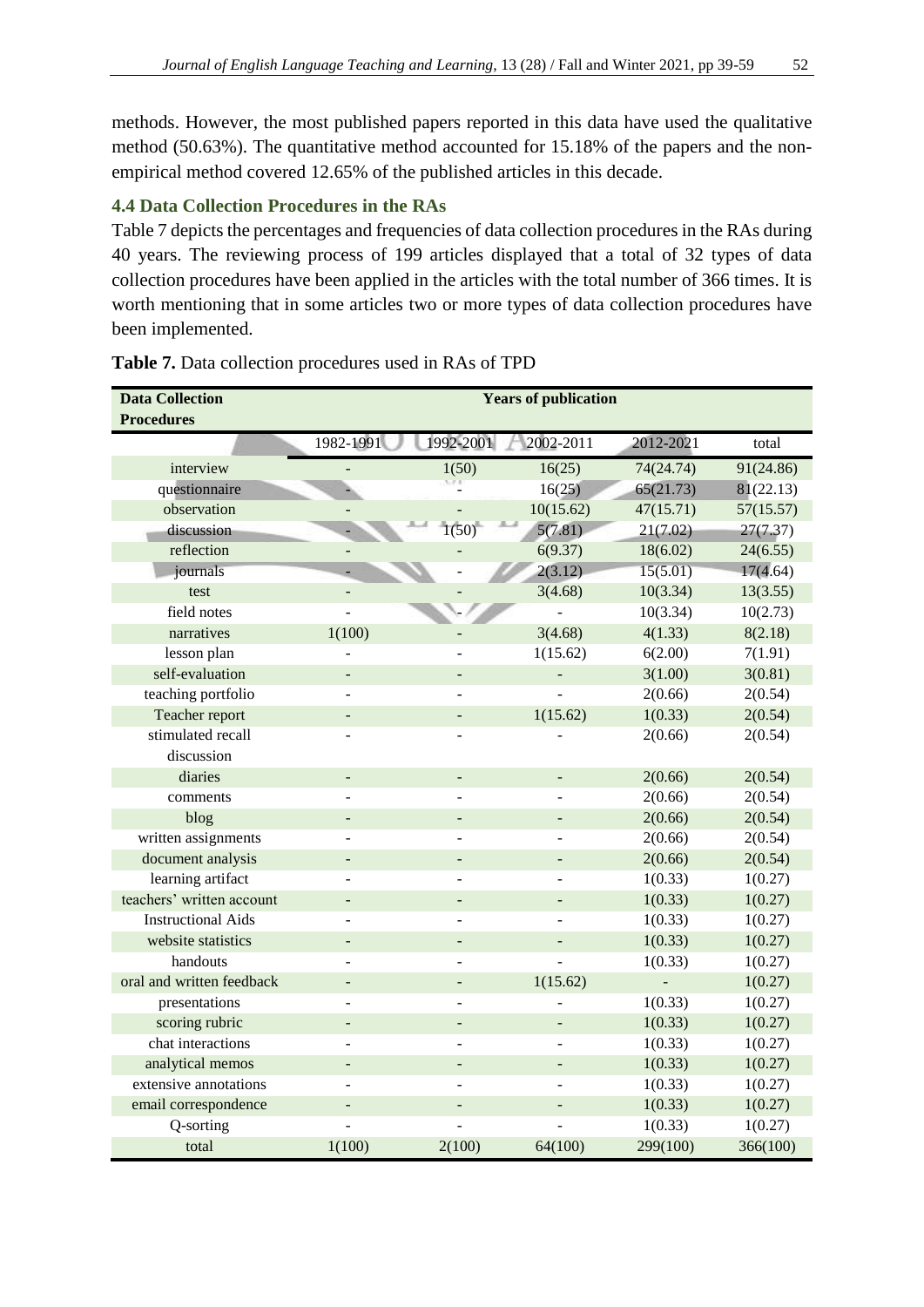Of the total incidences of data collection procedures, interview with 91 (24.86%) occurrences was by a great amount the most frequently applied data collection procedure in articles. Questionnaire was used in 81(22.13%) articles and observation was also used in 57 (15.57%) articles. These three procedures accounted for 62.56% of the overall incidences of the data collection procedures in the articles of TPD during 40 years. Discussion 27(7.37%), reflection 24(6.55%), and journals 17(4.64%) were the other most frequently applied data collection procedures used in RAs.

To further address the occurrences of data collection procedures applied in the RAs, it should be noticed that interview, discussion and narratives have been the procedures used in three decades and questionnaire, observation, reflection, journals, tests, lesson plan, and Teacher reports have been used in two recent decades. One noteworthy point observed in the data displayed in [Table 7](#page-13-0) is an expanding range in the data collection procedures' number in the years of publication (1 procedure in the first decade, 2 in the second decade, 11 in the third decade, and finally 31 in the last decade). In the last decade (2012-2021), the variety of data collection procedures employed in RAs in the TPD area has reached its peak. The variety increase in the data collection procedures in the RAs may be related to the increase in the availability of data sources and participants. Additionally, it indicates that attempts have been applied to supply validity and reliability rates for the techniques and strategies of data collection.

### **4.5 Findings Reported in the RAs**

Findings of our analysis revealed that  $2<sup>1</sup>$  finding categories with the total occurrences of  $240$ times resulted from 199 RAs in the 40 years of publications in TPD field. Incidences of these findings categories over diverse decades of publication are displayed in [Table 7.](#page-13-0) It is worth mentioning that in some articles two or more types of finding categories have been reported.

| <b>Findings</b>                                   | <b>Years of publication</b> |           |           |           |           |  |
|---------------------------------------------------|-----------------------------|-----------|-----------|-----------|-----------|--|
|                                                   | 1982-1991                   | 1992-2001 | 2002-2011 | 2012-2021 | total     |  |
| changes in teacher practices                      | 1(33.33)                    |           | 8(17.02)  | 34(18.18) | 43(17.91) |  |
| changes in teacher attitudes                      | 1(33.33)                    |           | 7(14.89)  | 18(9.62)  | 26(10.83) |  |
| strengthen teachers'<br>knowledge                 |                             |           | 3(6.38)   | 18(9.62)  | 19(7.91)  |  |
| learner achievements                              |                             |           | 3(6.38)   | 16(8.55)  | 19(7.91)  |  |
| determining priorities for<br>TPD programs        |                             |           | 3(6.38)   | 16(8.55)  | 19(7.91)  |  |
| enhancing professional<br>growth                  |                             |           | 3(6.38)   | 14(7.48)  | 17(7.08)  |  |
| encouraging collaborative<br><b>TPD</b>           |                             | 1(33.33)  | 7(14.89)  | 7(3.74)   | 15(6.25)  |  |
| increasing teachers' ability<br>to use technology |                             |           | 1(2.12)   | 9(4.81)   | 10(4.16)  |  |
| enhancing teacher skills                          |                             |           | 3(6.38)   | 6(3.20)   | 9(3.75)   |  |
| improving teacher self-<br>efficacy               | ٠                           |           | 1(2.12)   | 7(3.74)   | 8(3.33)   |  |
| TPD program not promising                         |                             |           | 1(2.12)   | 7(3.74)   | 8(3.33)   |  |

**Table 7.** Findings reported in RAs of TPD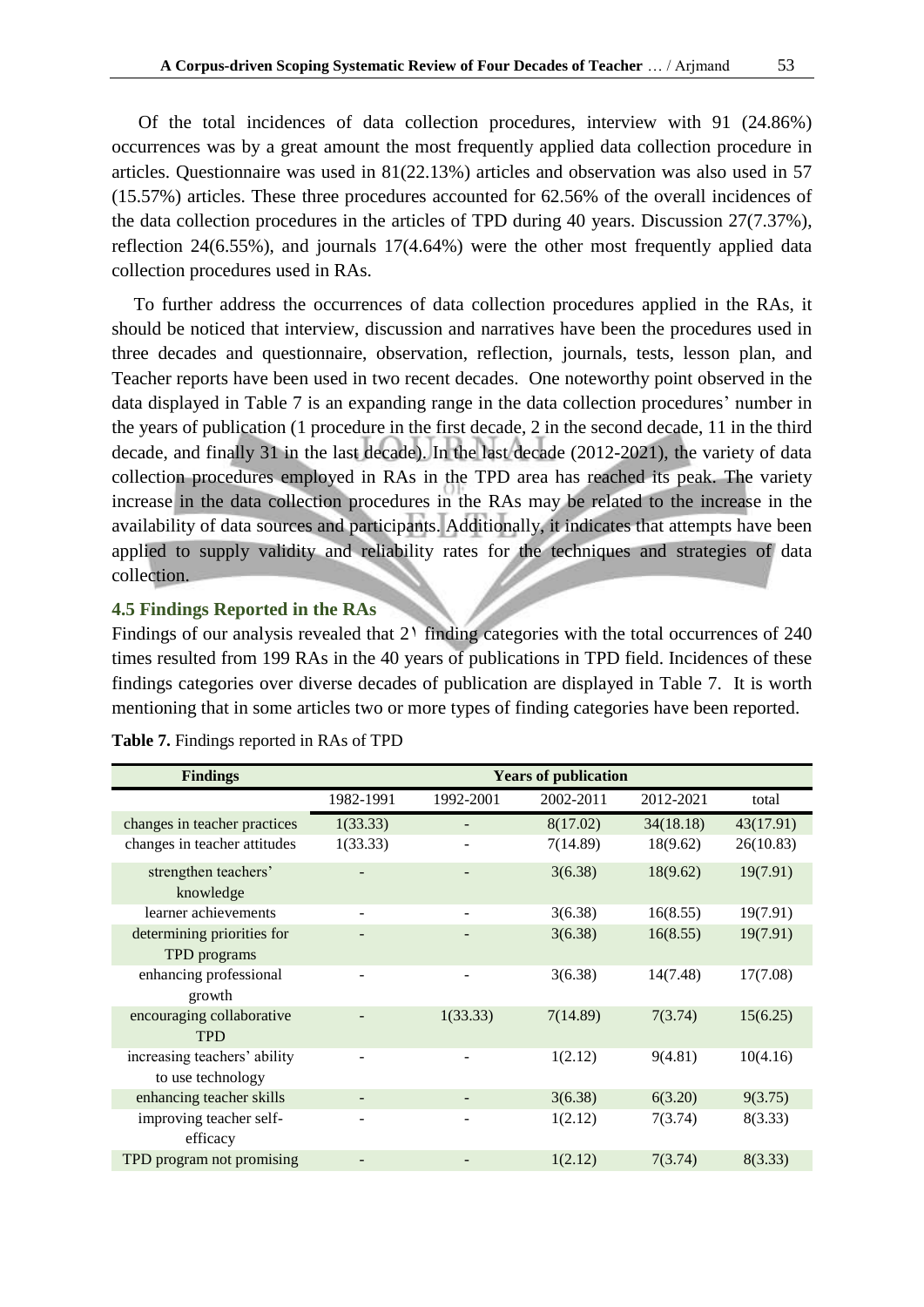| enhancing autonomous<br>learning |            |            |          | 7(3.74)   | 7(2.91)   |
|----------------------------------|------------|------------|----------|-----------|-----------|
| promoting reflective             | 1(33.33)   |            | 1(2.12)  | 4(2.13)   | 6(2.5)    |
| competence                       |            |            |          |           |           |
| improving TPD programs           |            | 1(33.33)   |          | 5(2.67)   | 6(2.5)    |
| enhancing curriculum             |            | 1(33.33)   | 1(2.12)  | 3(1.60)   | 5(2.08)   |
| development skills               |            |            |          |           |           |
| increasing self-awareness        |            |            |          | 5(2.67)   | 5(2.08)   |
| developing useful strategies     |            |            | 2(4.25)  | 3(1.60)   | 5(2.08)   |
| presenting model for TPD         |            |            | 1(2.12)  | 4(2.13)   | 5(2.08)   |
| helping teachers play a more     |            |            | 1(2.12)  | 2(1.06)   | 3(1.25)   |
| active role                      |            |            |          |           |           |
| challenges of TPD programs       |            |            |          | 2(1.06)   | 2(0.83)   |
| emphasizing importance of        |            |            | 1(2.12)  |           | 1(0.41)   |
| <b>TPD</b>                       |            |            |          |           |           |
| total                            | $3(100\%)$ | $3(100\%)$ | 47(100%) | 187(100%) | 240(100%) |
|                                  |            |            |          |           |           |

Among the total occurrences of finding categories, 'changes in teacher practices' with 43(17.91%) occurrences was by far the most frequent finding categories reported in 199 RAs in all four decades. 'Changes in teacher attitudes' has been reported in 26(10.83%) articles and 'strengthen teachers' knowledge', 'learner achievements', and 'determining priorities for TPD programs' with the same frequency and percentage were also reported in 19(7.91%) articles. These three finding categories accounted for 23.73% of the overall incidences of the data collection procedures in the articles of TPD during 40 years. 'Enhancing professional growth' 17(7.08%), 'encouraging collaborative TPD' 15(6.25%), and 'increasing teachers' ability to use technology' 10(4.16%) were the other most frequently finding categories reported in the RAs.

To further address the occurrences of finding categories reported in the RAs, it should be noticed that 'changes in teacher practices', 'changes in teacher attitudes', 'encouraging collaborative TPD', 'promoting reflective competence', and 'enhancing curriculum development skills' have been the finding categories reported in three decades and 'strengthen teachers' knowledge', 'learner achievements', 'determining priorities for TPD programs', 'enhancing professional growth', 'encouraging collaborative TPD', 'increasing teachers' ability to use technology', 'improving TPD programs', 'enhancing teacher skills', 'developing useful strategies', 'presenting a model for TPD', 'helping teachers play a more active role', 'improving teacher self-efficacy', and 'TPD program not promising' have been reported in two decades. One indicative point observed in the data displayed in [Table 7](#page-13-0) can be the fact that the variety of finding categories in the last two decades is almost the same. As it was declared in the content area analysis part, the focal attention in the field in the recent decades has been on investigating the effects of TPD programs, therefore the number of reported finding categories indicating changes in teachers' practices, attitudes, knowledge, skills, role, reflective competence, self-efficacy, autonomous learning, and learner achievements is explainable.

### **5. Conclusions**

As displayed, the purpose of the present study has been determining the content areas, research methods, data collection procedures, and research findings in the TPD research area and their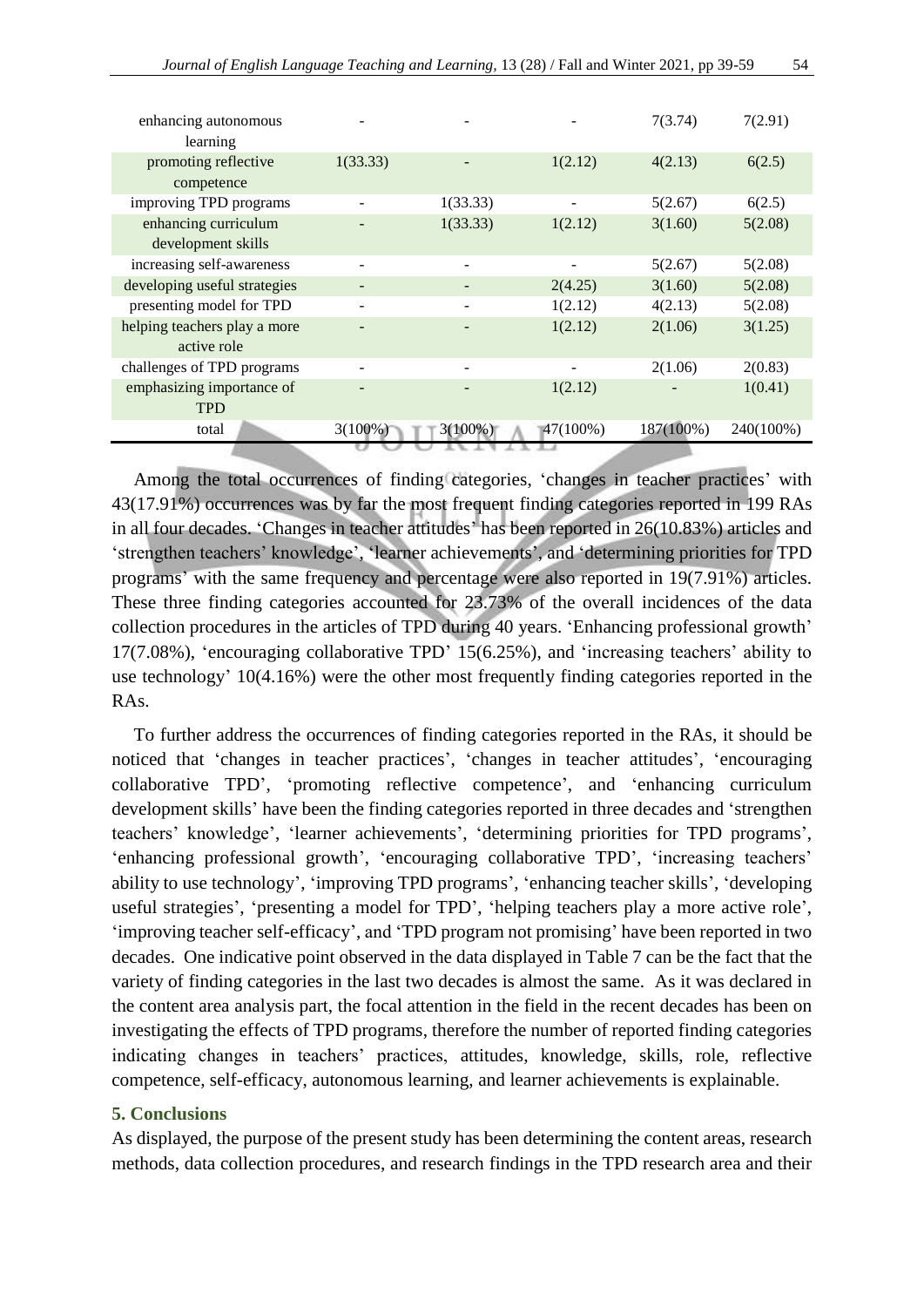frequencies manifested in the TPD journals. In spite of the fact that space restrictions did not allow an in-depth investigation of these factors, an endeavor was made to identify the state of the art of the area. Generally, the findings of this study displayed that the TPD research area has encountered noticeable innovations in the specified variables.

We found that different content areas have been studied in TPD RAs. The content areas' overabundance validates the interdisciplinary characteristic of the domain and the broad span of the publications in journals. However, it should be mentioned that the present study has indicated that a significant quantity of articles are associated with the 'TPD program effects', 'technology-related TPD programs', and 'TPD & sociolinguistics section of TPD'. 'TPD program effects' has been the dominant investigated content area in the articles. The study also has confirmed a vast exploration of content areas, and subsequently, variability in research methods, data collection procedures, and findings.

According to the results of the study, the domain is passing through innovative directions from which the ultimate goal of language learning will be achieved. In other words, the variability of research trends and themes is presumably indicating that the developing areas of research have caused complicated issues in the way in which the ultimate goal is obscured. In these incongruous circumstances, it is proposed that a regulatory section evidently describes the research needs and precisely concentrates on the heterogeneous and homogenous results.

Based on the frequency reported in research methods applied in TPD, the articles have transited from non-empirical methods into qualitative methods. In any case, no definitive and certain tendency could be characterized for the research methodologies used in the domain. The high frequency of qualitative studies is not powerful in the way that we can suggest a qualitative foundation for the research studies of the domain. Probably, the most important consequence is that the frequency of research methods during four decades has increased at the same pace for all the categories.

Regarding the data collection procedures used in the RAs, it was demonstrated that interview, questionnaire, and observation were the most commonly used procedures. As it is manifested, direct data collection procedures were at the top. Another characteristic of the studies was applying collective data collection procedures in order to access more reliable data. The use of mixed data collection procedures supplied a deep insight into the topic under investigation [\(Kirazlar,](#page-19-19) 2007). Applying questionnaires, interviews, surveys, diaries, and reflective journals in combination permitted researchers to access a deep awareness of participants' experiences in real life in TPD and provided an understanding of instructors considering their professions [\(Alan,](#page-18-18) 2003; [Daloglu,](#page-18-19) 2004; [Kirazlar, 2007;](#page-19-19) [Ozcalli,](#page-20-19) 2007; [Unal,](#page-20-20)  [2010\).](#page-20-20)

Regarding the TPD studies' findings, it was illustrated that 'changes in teacher classroom practices, attitudes, and knowledge' as well as 'learner achievements' have been the most commonly reported results of RAs of TPD area. Another interesting finding mostly reported was determined priorities for TPD programs from teachers' or other stakeholders' perspectives. These findings are consistent with the results of the first section of the present study reporting the 'TPD program effects' as the most common researched content area in the TPD RAs.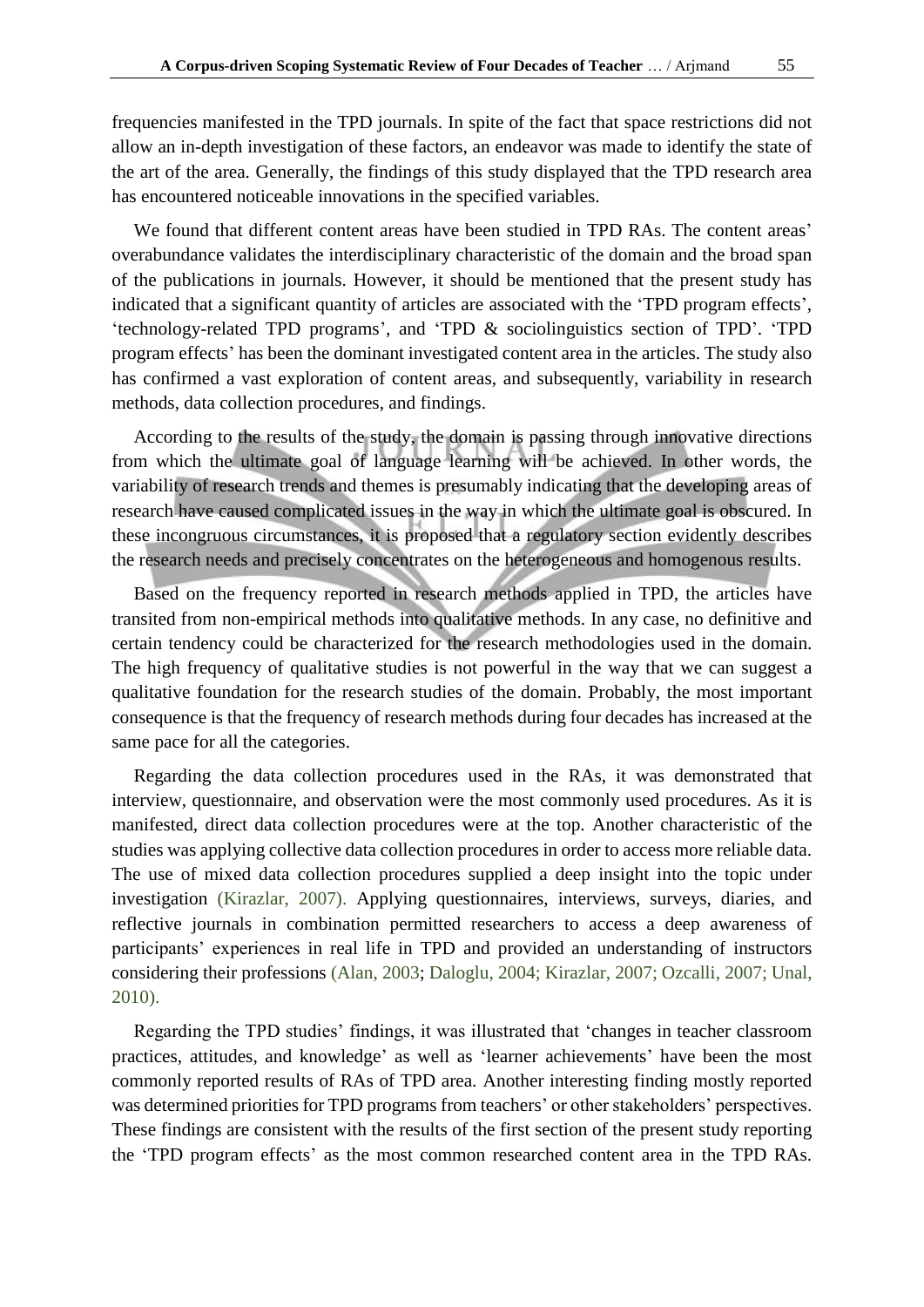Analyzing and considering the findings of TPD RAs during 40 years can be a hint in organizing efficacious TPD programs for EFL teachers.

On the whole, the present study can be considered as a primary exploration introducing the state of the art of the domain. TPD specialists, readers, and researchers of journals may apply the findings of the present analysis to understand the direction of publishing in the mentioned journals. The finding of our analysis can benefit editorial boards of the journals too. Important data presenting an overall picture of the domain's history has been provided for them. They now know the position of the field and the steps that need to be taken to compensate for underrepresented research points.

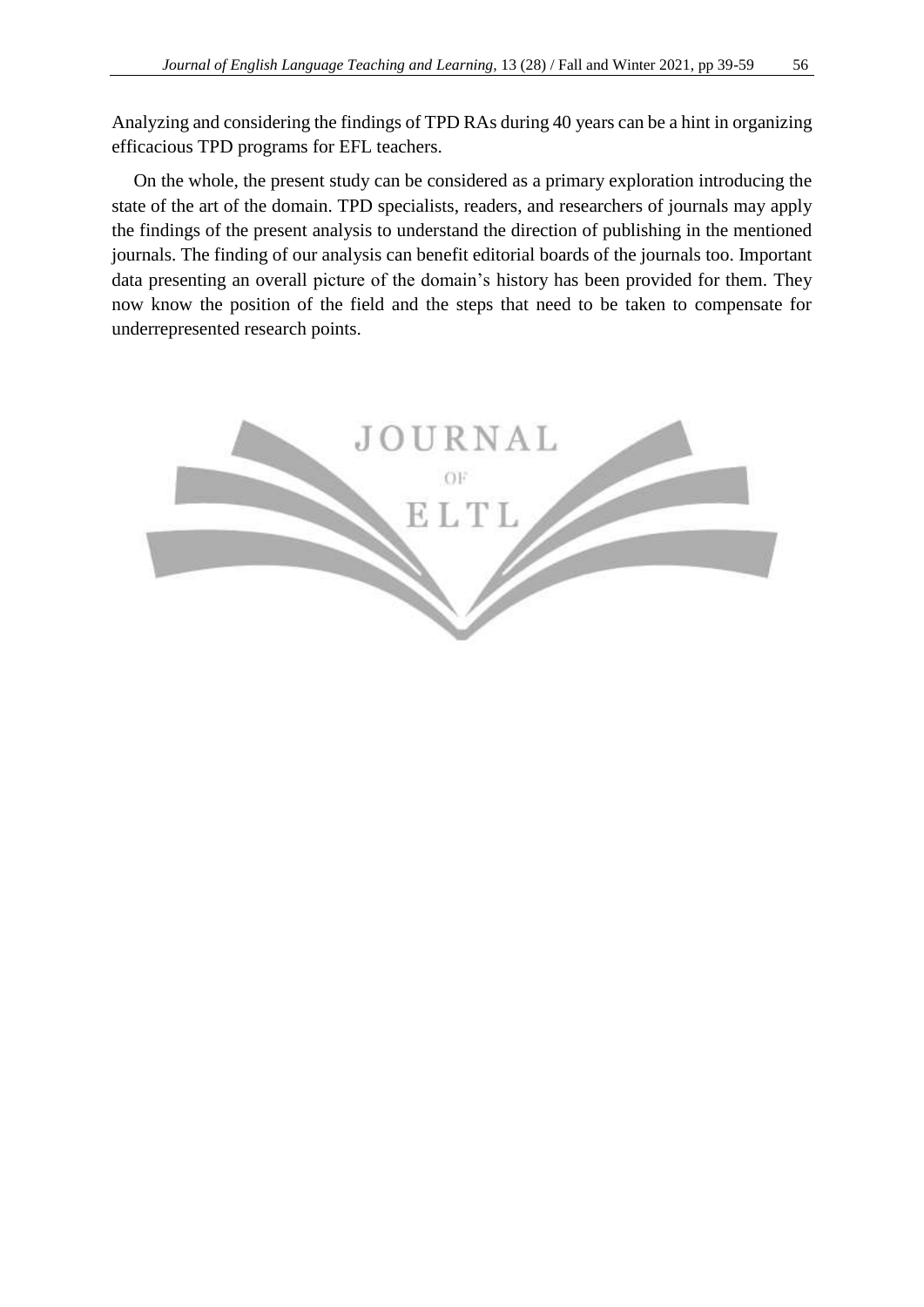#### **References**

- <span id="page-18-3"></span>Adamson, F., Astrand, B., & Darling-Hammond, L. (2016). *Global education reform: How privatization and public investment influence education outcomes.* New York: Routledge/Taylor & Francis Group.
- <span id="page-18-18"></span>Alan, B. (2003). *Novice Teachers Perceptions of an Inservice Teacher Training Course at Anadolu University*. *(*Unpublished Thesis). Bilkent University, Ankara, Turkey.
- <span id="page-18-1"></span>August, D., & Calderón, M. (2006). Teacher beliefs and professional development. *Review of Educational Research, 73*(2), 555–563.
- <span id="page-18-8"></span>Biancarosa, G., & Snow, C. E. (2006). *Reading next*—*A vision for action and research in middle and high school literacy: A report to Carnegie Corporation of New York*. Washington, DC: Alliance for Excellent Education.
- <span id="page-18-7"></span>Birman, B. F., Desimone, L. M., Porter, A. C., & Garet, M. S. (2000). Designing professional development that works. *Educational Leadership*, *57*(8), 28–33.
- <span id="page-18-5"></span>Boix Mansilla, V., & Jackson, A. (2013). *Educating for global competence: Learning redefined for an interconnected world*. New York: Solution Tree.
- <span id="page-18-10"></span>Borko, H., Jacobs, J., & Koellner, K. (2010). Contemporary approaches to teacher professional development. *International encyclopedia of education*, *7*(2), 548-556.
- <span id="page-18-9"></span>Cheung, A. C. K., & Slavin, R. E. (2012). Effective reading programs for Spanish-dominant English language learners (ELLs) in the elementary grades: A synthesis of research. *Review of Educational Research*, *82*(4), 351–395. doi:10.3102 /0034654312465472
- <span id="page-18-16"></span>Cobb, P., & Jackson, K. (2011). Towards an empirically grounded theory of action for improving the quality of mathematics teaching at scale. *Mathematics Teacher Education and Development, 13*(1), 6–33.
- <span id="page-18-19"></span>Daloglu, A (2004). A professional development program for primary school English language teachers in Turkey: Designing a materials bank. *International Journal of Educational Development*, *26*(2), 677- 690.
- <span id="page-18-11"></span>Darling-Hammond, L., & McLaughlin, M. W. (1995). Policies that support professional development in an era of reform. *Phi Delta Kappan, 76*(8), 597–604.
- <span id="page-18-4"></span>Darling-Hammond, L. (2015). *The flat world and education.* New York: Teachers College Press.
- <span id="page-18-12"></span>Dede, C., Jass Ketelhut, D., Whitehouse, P., Breit, L., & McCloskey, E. M. (2008). A research agenda for online teacher professional development. *Journal of Teacher Education, 60*(1), 8–19.
- <span id="page-18-14"></span>Desimone, L. M., & Garet, M. S. (2015). Best practices in teachers' professional development in the United States. *Psychology, Society, & Education, 7*(3), 252–263.
- <span id="page-18-15"></span>Firestone, W. A., Mangin, M. M., Cecilia Martinez, M., & Polovsky, T. (2005). Leading coherent professional development: A comparison of three districts. *Educational Administration Quarterly, 41*(3), 413–448.
- <span id="page-18-6"></span>Firestone, W. A., & Mangin, M. M. (2014). Leading professional learning in districts with a student learning culture. In L. E. Martin, S. Kragler, D. J. Quatroche, & K. L. Bauserman (Eds.). *Handbook of professional development in education: Successful models and practices, preK-12* (pp. 319–338). New York, NY: The Guilford Press.
- <span id="page-18-17"></span>Gao, Y., Li, L., & Lu, J. (2001). Trends in research methods in applied linguistics: China and the West. *English for Specific Purposes*, *20*(1), 1-14.
- <span id="page-18-2"></span>Gardner, R. (1995). On-service teacher education. In: L. Anderson (Ed.): *International Encyclopedia of Teaching and Teacher Education*. 2nd Edition. London: Pergamon Press.
- <span id="page-18-13"></span>Garet, M. S., Heppen, J., Walters, K., Smith, T., & Yang, R. (2016). *Does content-focused teacher professional development work? Findings from three Institute of Education Sciences studies*. Boston: Houghton Mifflin.
- <span id="page-18-0"></span>Glattorn, A. (1995). Teacher development. In: L. Anderson (Ed.): *International Encyclopedia of Teaching and Teacher Education.* (pp. 368–92). London: Pergamon Press.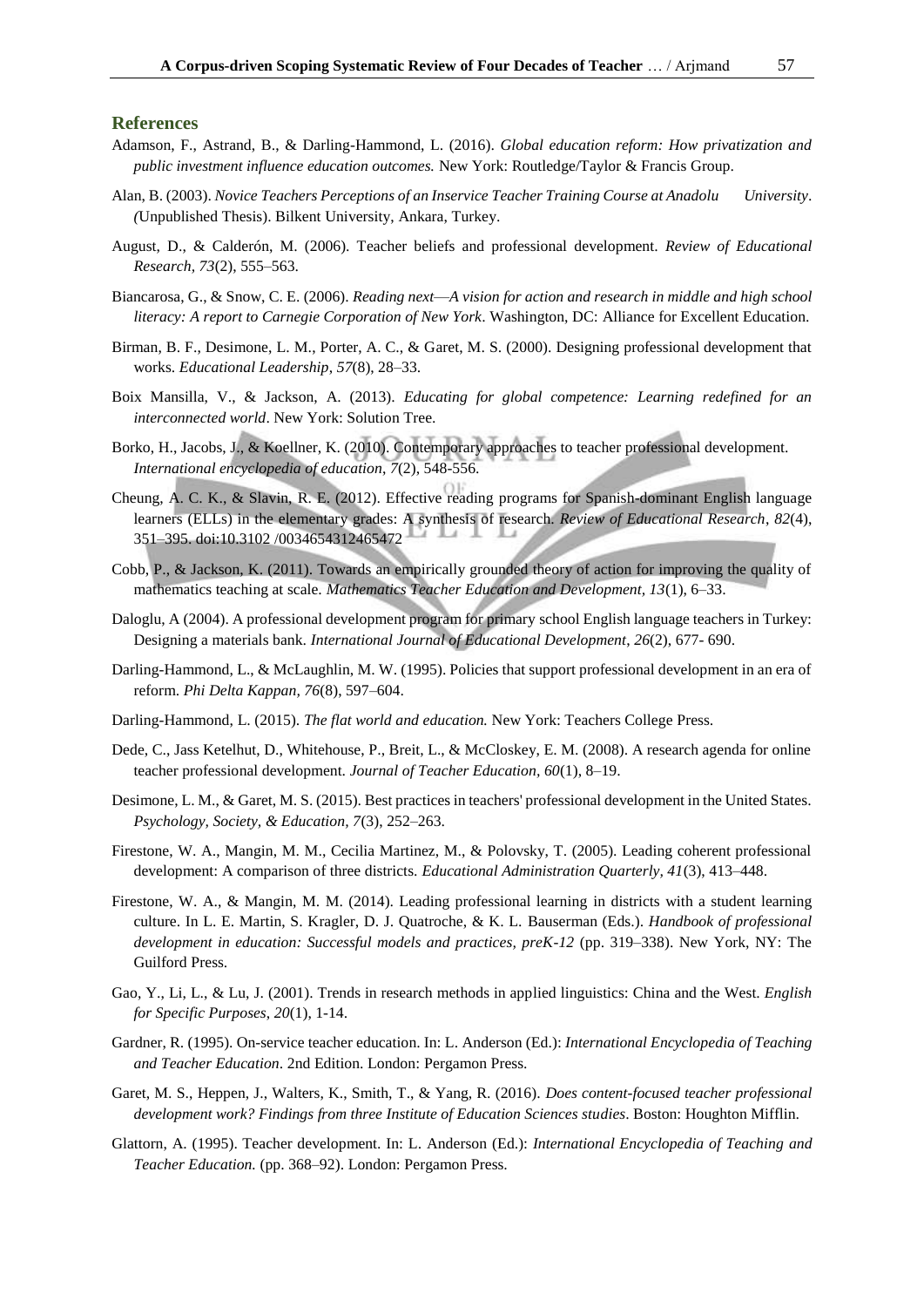- <span id="page-19-6"></span>Goldschmidt, P., & Phelps, G. (2007). Does teacher professional development affect content and pedagogical knowledge: How much and for how long?. *Economics of Education Review*, *29*(3), 432-439.
- <span id="page-19-17"></span>Gough, D. (2007). Weight of evidence: A framework for the appraisal of the quality and relevance of evidence. *Research Papers in Education*, *22*(2), 213–228.
- <span id="page-19-16"></span>Greenhalgh, T., Robert, G., Macfarlane, F., Bate, P., Kyriakidou, O., & Peacock, R. (2005). Storylines of research in diffusion of innovation: A meta-narrative approach to systematic review. *Social Science & Medicine, 61*(2), 417–430.
- <span id="page-19-8"></span>Guskey, T. R. (2000). *Evaluating professional development*. Thousand Oaks, CA: Corwin Press.
- <span id="page-19-14"></span>Guskey, T. R. (2014b). Planning professional learning. *Educational Leadership, 71*(8), 10–16.
- <span id="page-19-2"></span>Hattie, J. A. C. (2009). *Visible learning: A synthesis of over 800 meta-analyses relating to achievement*. London, UK: Routledge.
- <span id="page-19-18"></span>Henning, G. (1986). Quantitative methods in language acquisition research. *TESOL Quarterly*, *20*(1), 701-708.
- <span id="page-19-13"></span>Hill, H. C., Beisiegel, M., & Jacob, R. (2013). Professional development research: Consensus, crossroads, and challenges. *Educational Researcher, 42*(9), 476–487.
- <span id="page-19-9"></span>Ingvarson, L., Meiers, M., & Beavis, A. (2005). Factors affecting the impact of professional development programs on teacher's knowledge, practice, student outcomes & efficacy. *Education Policy Analysis Archives*, *13*(10), 1–28. ï  $\mathcal{A}$
- <span id="page-19-11"></span>Jacob, R., Hill, H., & Corey, D. (2017). The impact of a professional development program on teachers' mathematical knowledge for teaching, instruction, and student achievement. *Journal of Research on Educational Effectiveness, 10*(2), 379–407.
- <span id="page-19-1"></span>Jacob, A., & McGovern, K. (2015). *The Mirage. Confronting the hard truth about our quest for teacher development*. Brooklyn: TNT.
- <span id="page-19-12"></span>Kennedy, M. M. (2016). How does professional development improve teaching? *Review of Educational Research, 86*(4), 945–980.
- <span id="page-19-19"></span>Kirazlar, C. (2007). *An Investigation into the Professional Development of Primary School English Language Teachers: The Effects of Keeping Diaries on Teacher Reflection and Attitudes towards Teaching.*  (Unpublished Master Thesis). Canakkale Onsekiz Mart University, Canakkale.
- <span id="page-19-7"></span>Kirkpatrick, D. L. (1979). Techniques for evaluating training programs. *Training and Development Journal*, *33*(6), 78–92.
- <span id="page-19-10"></span>Knight, S. L., & Wiseman, D. L. (2006). Lessons learned from a research synthesis on the effects of teachers' professional development on culturally diverse students. *Preparing quality educators for English language learners*, *14*(3), 81-108.
- <span id="page-19-4"></span>Kriewaldt, J. (2008). Research into relationships between teacher professional learning and teaching standards: Reviewing the literature. *Language Teaching Research*, *11*(1), 43-62.
- <span id="page-19-0"></span>Lee, J. F. (2010). Perceptions of ELT among English language teachers in China. *Education Journal, 37*(1), 137– 154.
- <span id="page-19-5"></span>Lieberman, A., & Miller, L. (2014). Teachers as professionals: Evolving definitions of staff development. *Handbook of professional development in education*, *3*(1), 67-71.
- <span id="page-19-15"></span>Lindvall, J., Helenius, O., & Wiberg, M. (2018). Critical features of professional development programs: Comparing content focus and impact of two large-scale programs. *Teaching and Teacher Education*, *70*(2), 121–131.
- <span id="page-19-3"></span>Lipowsky, F. (2014). Theoretical perspectives and empirical evidence on the effectiveness of teachers' professional development and training. *Education Journal*, *42*(2), 511–541.